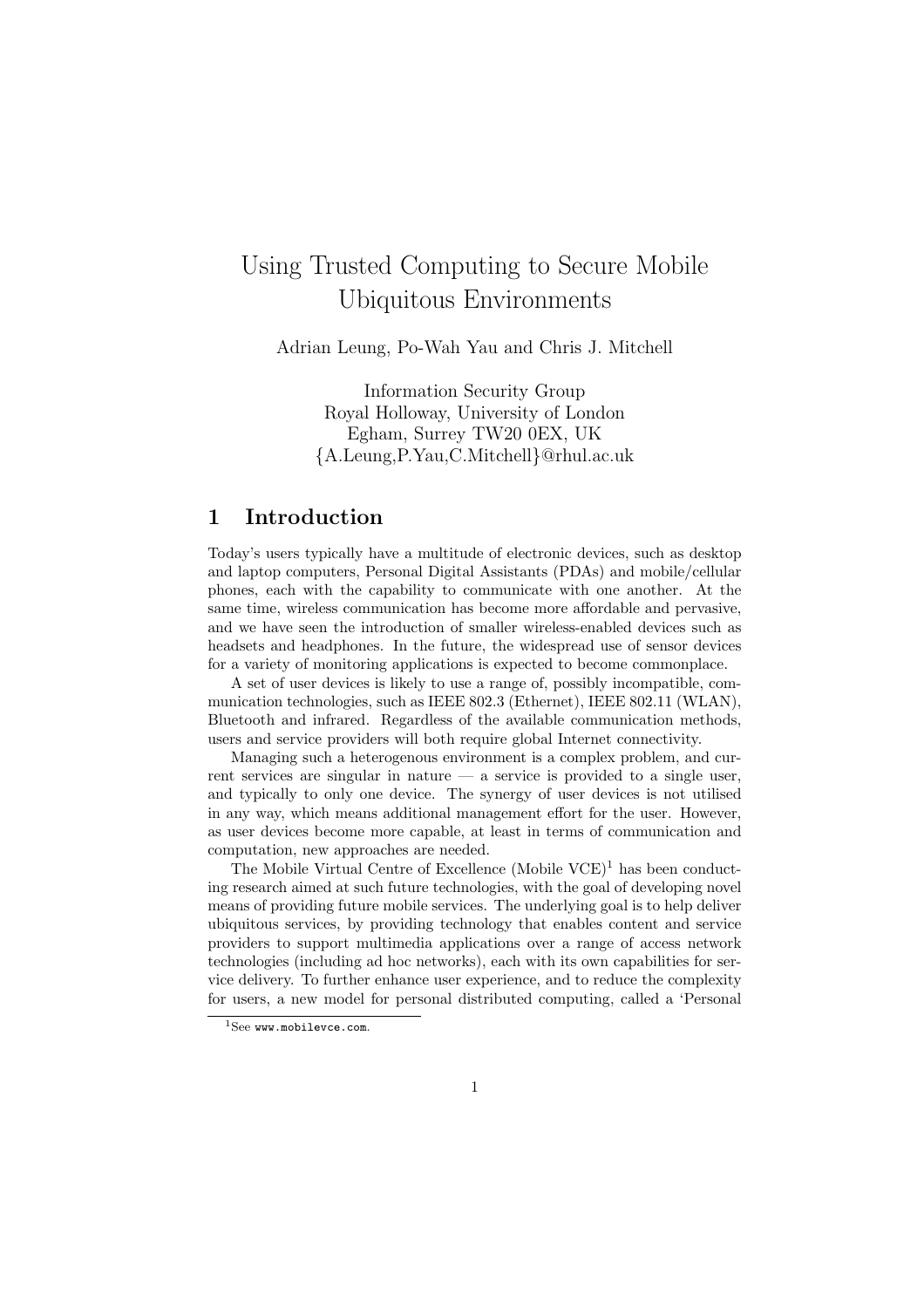Distributed Environment' (PDE) [2, 15], has been proposed. A PDE is a 'virtual network' of a user's devices, providing the tools to assist the user to manage their PDE.

Inevitably, in this new environment users are vulnerable to a variety of security threats and attacks. In order to fully realise the Mobile VCE vision, sound security solutions are crucial for the widespread adoption of PDE-based ubiquitous services. Users are becoming increasingly concerned about their online privacy [6, 7], and the potential risks (such as identity theft) of leaving any form of digital trail when making electronic transactions. Given a choice, users may prefer to remain anonymous when interacting with other entities.

Trusted Computing  $(TC)^2$  offers a range of security functionality that can be used to help meet the objective of enhancing the security of future mobile ubiquitous environments. Trusted computing is a technology that has been developed to improve the security of computing platforms in increasingly heterogenous environments. This objective is realised through the incorporation of a hardware component, known as a Trusted Platform Module (TPM), into computing platforms. The TPM provides the 'trusted platform' with a foundation of trust (so-called 'roots of trust') as well as the basis on which a suite of TC security functionality can be built. As a result, users can gain greater assurance that the platform with which they are interacting is behaving in the expected manner [3, 45].

In this chapter, we show how trusted computing mechanisms can be used to develop services to enhance the security of a PDE, to secure the process of service discovery in a mobile ubiquitous environment, and to support anonymous watermarking for content distribution protection. While this chapter presents solutions that use trusted computing technology in the context of a PDE, the general approaches we present are likely to be of use in a more general context, such as in peer-to-peer networks [4, 5] to address the problem of Sybil Attacks.

The remainder of this chapter is organised as follows. Section 2 describes the ubiquitous environment, provides more details about the PDE architecture, and describes the processes involved in the provision of ubiquitous services. Section 3 contains an overview of trusted computing and the security functionality that is applied later in this chapter. Section 4 provides an overview of the security issues surrounding the use and provision of PDEs. Section 5 addresses the problem of securing service discovery, and section 6 considers anonymous watermarking for content distribution detection. Finally, in section 7 we provide some concluding remarks.

# 2 The Mobile Ubiquitous Environment

The Mobile VCE vision of future mobile ubiquitous computing has the following characteristics:

 $2$ See www.trustedcomputinggroup.org for further details, including the Trusted Computing Group specifications.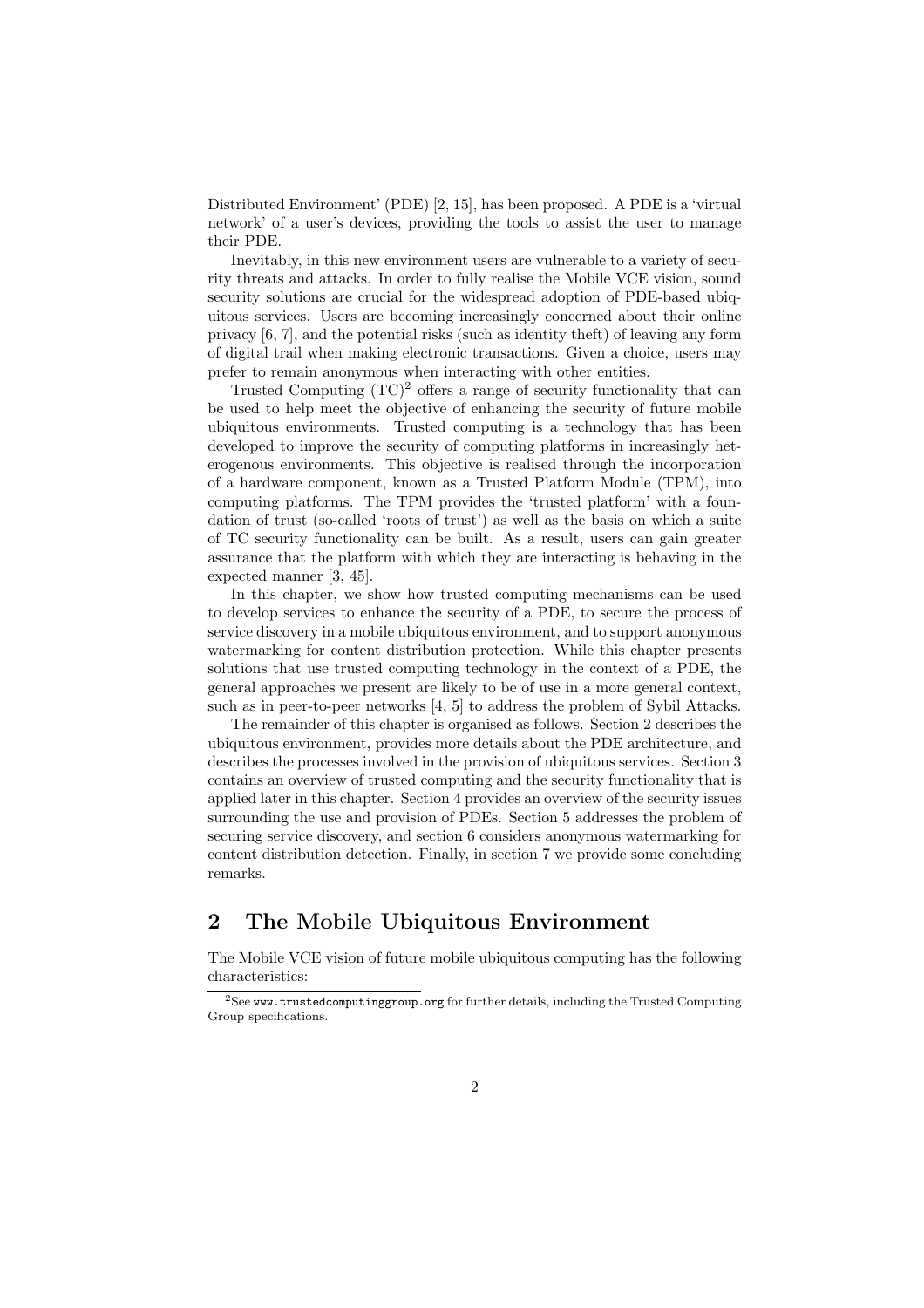- users own multiple devices of varying capabilities,
- users (and their devices) are highly mobile, and
- users communicate using a variety of different wireless network access technologies.

This leads to an environment of the type shown in Figure 1. Such an environment has three fundamental components — users, network technology, and service providers.



Figure 1: A mobile ubiquitous computing environment

The diversity of network technology will help to realise the Mobile VCE vision of ubiquitous computing, although addressing this heterogeneity is beyond the scope of this chapter. Instead, we focus on the two end-parties, users and service providers, and introduce the key concepts underpinning this environment. In the ongoing Mobile VCE Core 4 programme of research into Ubiquitous Services<sup>3</sup>, it is envisaged that users will be able to seamlessly discover and access a rich offering of services and content, from a wide choice of service and content providers, via their mobile devices; any necessary switching between network technologies should be transparent to the user.

As discussed above, Mobile VCE has developed a model encompassing a user's diverse range of communication devices, called the 'Personal Distributed Environment' [2, 15]. In section 2.1, we introduce the key concepts of a PDE. A PDE will assist in the delivery of new ubiquitous services, central to these new dynamic environments. In section 2.2, we examine two key issues surrounding the provision of these 'anywhere-anytime' services — service discovery and content distribution protection.

# 2.1 Personal Distributed Environments

A PDE is an overlay networking concept that allows a user to form a 'virtual network' consisting of the networked devices that the user owns, or is autho-

<sup>3</sup>See www.mobilevce.com.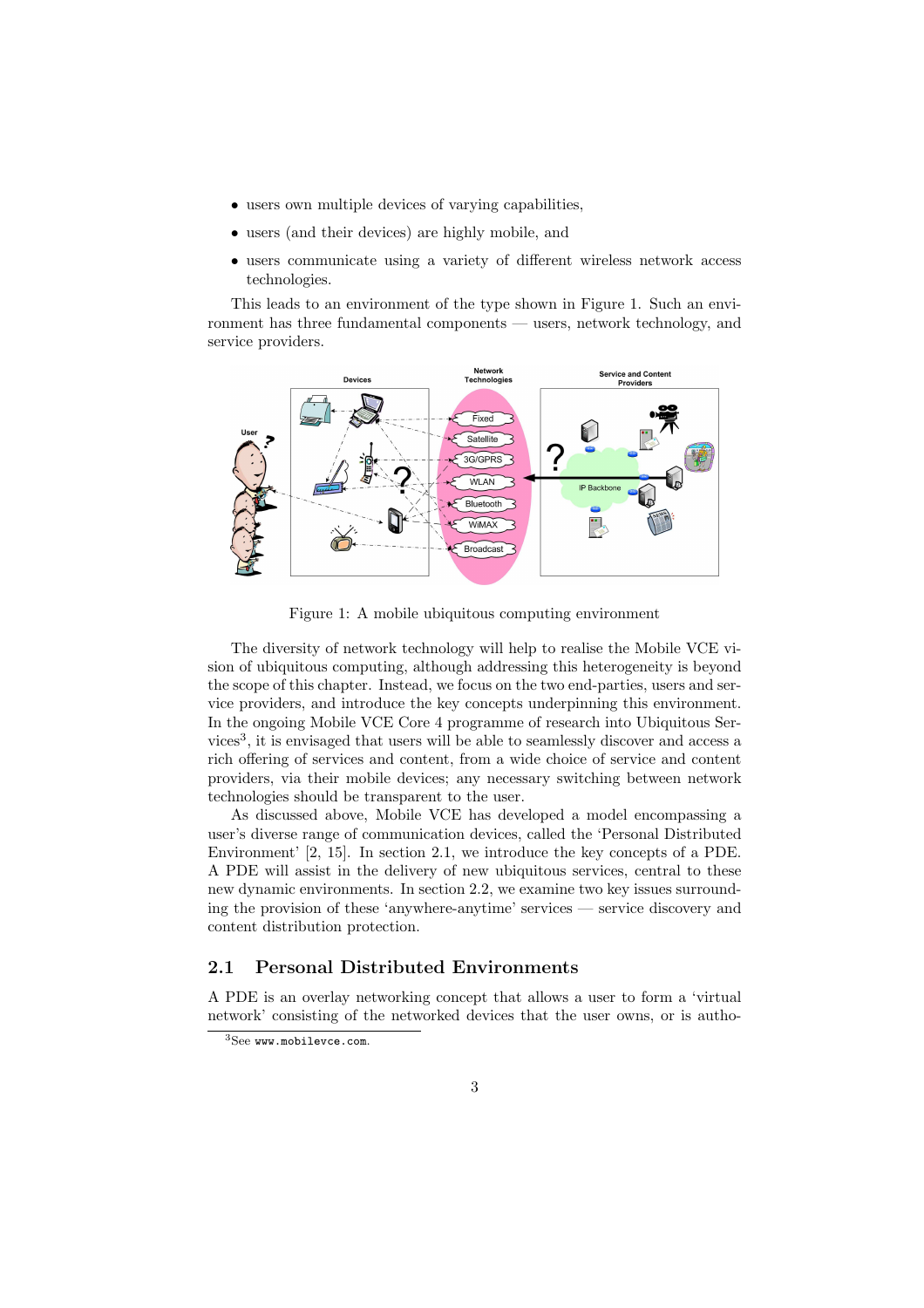rised to use. The capabilities of these devices will typically vary in terms of computational power, energy source, mobility, communication and network interfaces, and may reside in different physical locations. Other related overlay architectures, similar to the PDE concept, include those described in [36, 39, 40].

#### 2.1.1 PDE scenario

Figure 2 illustrates an example of a PDE consisting of devices that the user owns, 'home devices', and also third-party devices that the user may or may not have pre-established rights to access — these are called 'foreign devices' in PDE terminology.



The shaded ovals represent the user's subnetworks, and the ovals with dashed outlines show foreign devices that are connected to the user's PDE.

#### Figure 2: A Personal Distributed Environment

For example, a user may have a home network consisting of a desktop computer, a printer and an ADSL connection for Internet access. Also at home might be the user's digital set-top box and satellite receiver used to receive digital broadcasts. At work, the user might also have a desktop computer that is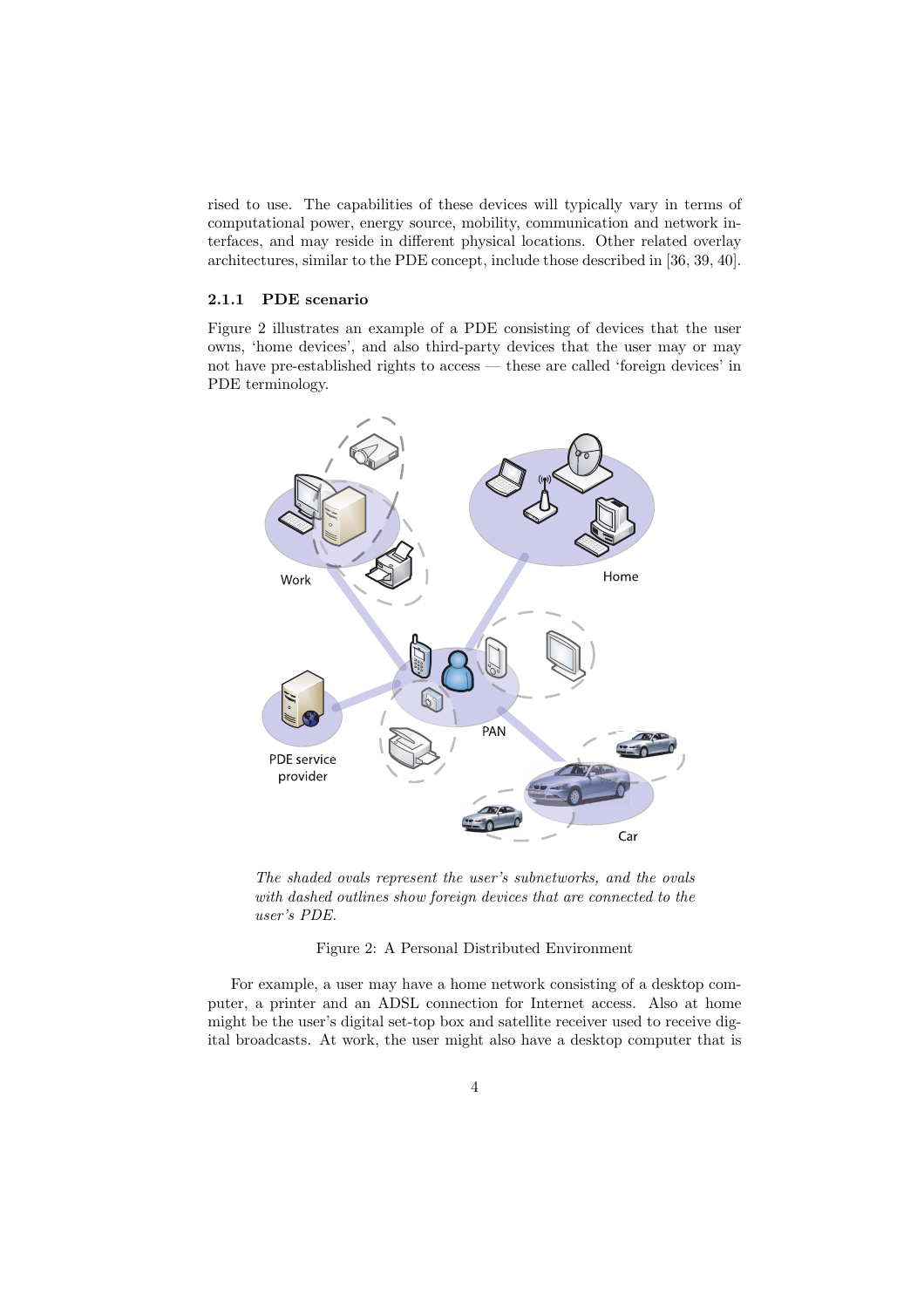connected to the corporate network, allowing access to foreign devices such as corporate servers, applications, etc., that the user is authorised to access and use, possibly remotely.

In addition to the home and work environments, a user may also have a number of mobile environments. The user's car may have an intelligent networking capability enabling it to retrieve satellite navigation data and traffic news via satellite or ad hoc network communications. A user may also carry smaller devices, such as a mobile phone, PDA, and a laptop — these home devices can communicate to form a Personal Area Network (PAN). It is further envisaged that additional foreign devices may connect to the PAN on an ad hoc basis. These could, for example, include a display monitor on a train, allowing a user to view content on a larger screen, a printer in an airport lounge, or perhaps the devices of another user's PDE used to transfer data or play computer games.

This example illustrates how heterogenous networks and devices can be integrated to form a PDE. While this results in additional complexity, the diversity of technologies can be used to deliver ubiquitous services to the user, where the most capable devices and communications means available are selected.

### 2.1.2 PDE management

Given the potential complexity of a PDE, there must be a way for a user to manage a PDE in a simple and intuitive way. This is achieved through a semidistributed construct called the Device Management Entity (DME). The primary task for the DME is to intelligently select the most appropriate device for service delivery, acting as a Session Initiation Protocol (SIP) [46] proxy to redirect session setup requests. In order to perform this task, the DME requires the following functional components:

- Equipment register,
- Location register, and
- Security register.

The equipment register records and stores the capabilities of devices as they are initialised and registered with the PDE. The location register maintains the location of each PDE device. The security registry stores information and data used to support PDE security functionality — this is discussed further in section 4.

As stated previously, a user's PDE may consist of a number of subnetworks in disparate locations. For reasons of efficiency and scale, DME functions are distributed to a 'local DME' within each subnetwork, each reporting to a root DME. This effectively creates a two layer management hierarchy.

It is proposed that the root DME will normally reside on the most capable device in a static subnetwork, such as the user's home desktop or, perhaps preferably, an online PDE service provider that the user has subscribed to [50]. Since the DME provides the features that enable a PDE, ensuring its availability is extremely important.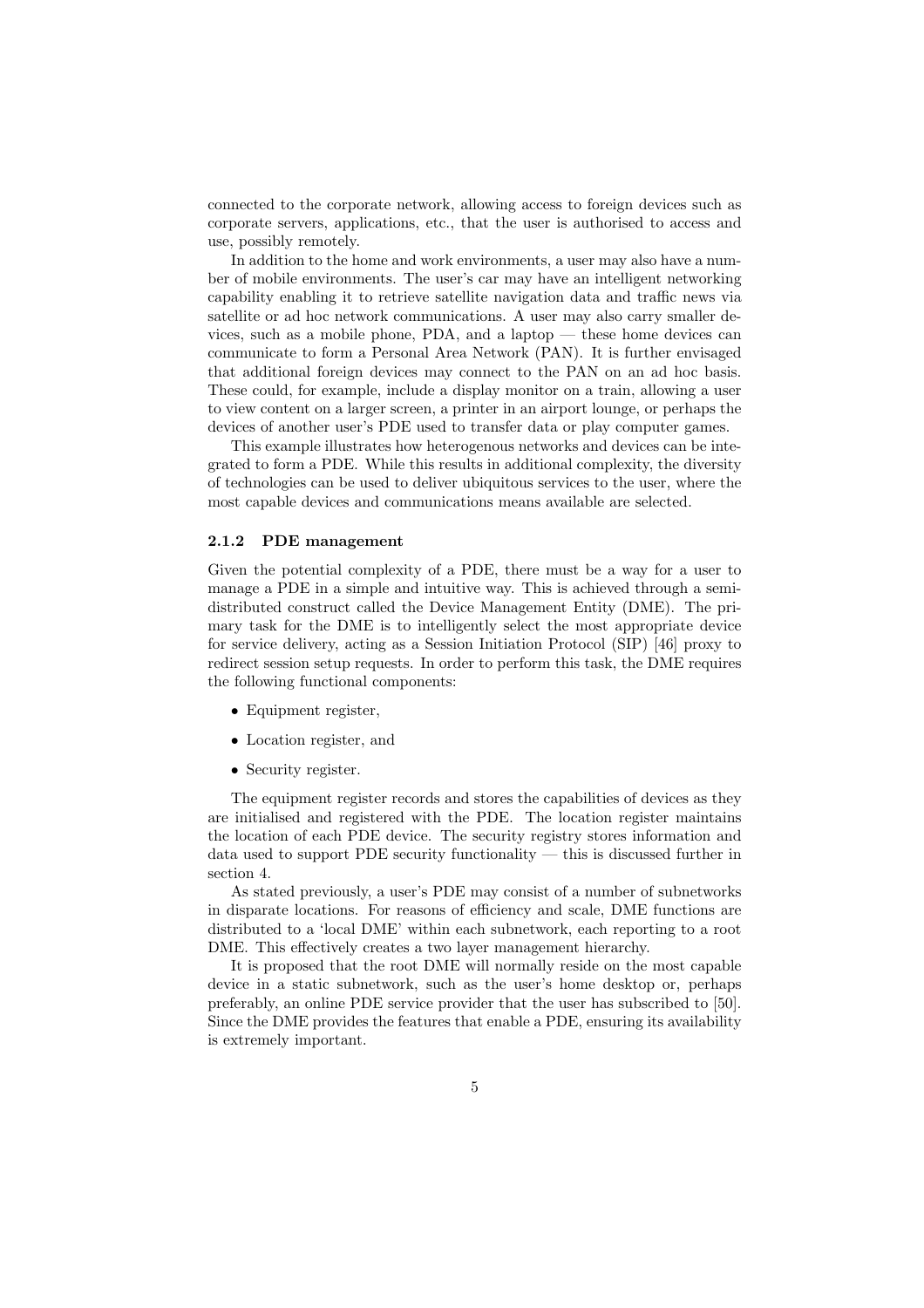Within each PDE subnetwork, the most capable device is chosen as the local DME. In the case of mobile subnetworks the local DME selection process is dynamic, since one of the fundamental factors influencing capability is residual energy. Atkinson et al. [2] have proposed a broadcast-based protocol to discover the local, home, DME-capable device with the most residual energy  $-$  also included in their proposal is a handover protocol to move control of the local DME between devices.

In section 4 we discuss how the security issues arising in a PDE might be addressed using trusted computing functionality.

### 2.2 Ubiquitous Services

In a ubiquitous setting, as shown in Figure 1, a central user goal is to be able to seamlessly access ubiquitous services (or content) at any time, and anywhere, via a user device (in the user's PDE). For example, a subscriber to digital sports content may wish to watch live, streamed action of a football game, while on the move.

Recent advances in wireless networking technologies (such as WiFi, WiMax, Bluetooth, ZigBee, UWB), coupled with the ever increasing computation and communication capabilities of small form factor devices, have made such a vision a reality. These technological advances, however, have also introduced new security challenges and vulnerabilities. Existing security solutions are not well suited to a mobile ubiquitous environment, because of the dynamic and highly mobile nature of users and their devices. Of particular concern are the following.

- 1. As users roam and move about, they may need to interact with other entities from different administrative or security domains. To facilitate secure communications, or to establish some form of trust between two entities with no prior service interactions, online access to a trusted third party (TTP) may be required (e.g. in a PKI setting). This task is particularly difficult in a dynamic environment.
- 2. User devices are typically resource constrained because of their small form factor, and thus may not be capable of performing computationally intensive cryptographic operations (e.g. performing public key algorithms). Lightweight solutions may need to be devised.
- 3. One other problem which is exacerbated by this new communications medium is that of content distribution protection. The mobile ubiquitous environment not only allows content and service providers to reach a big pool of users and customers with greater ease, but similarly allows content pirates and illegal content distribution activities to flourish.

Whilst numerous security issues arise in a mobile ubiquitous environment, we focus here on two particularly important issues for service interactions between users and service providers, namely secure service discovery and content distribution protection.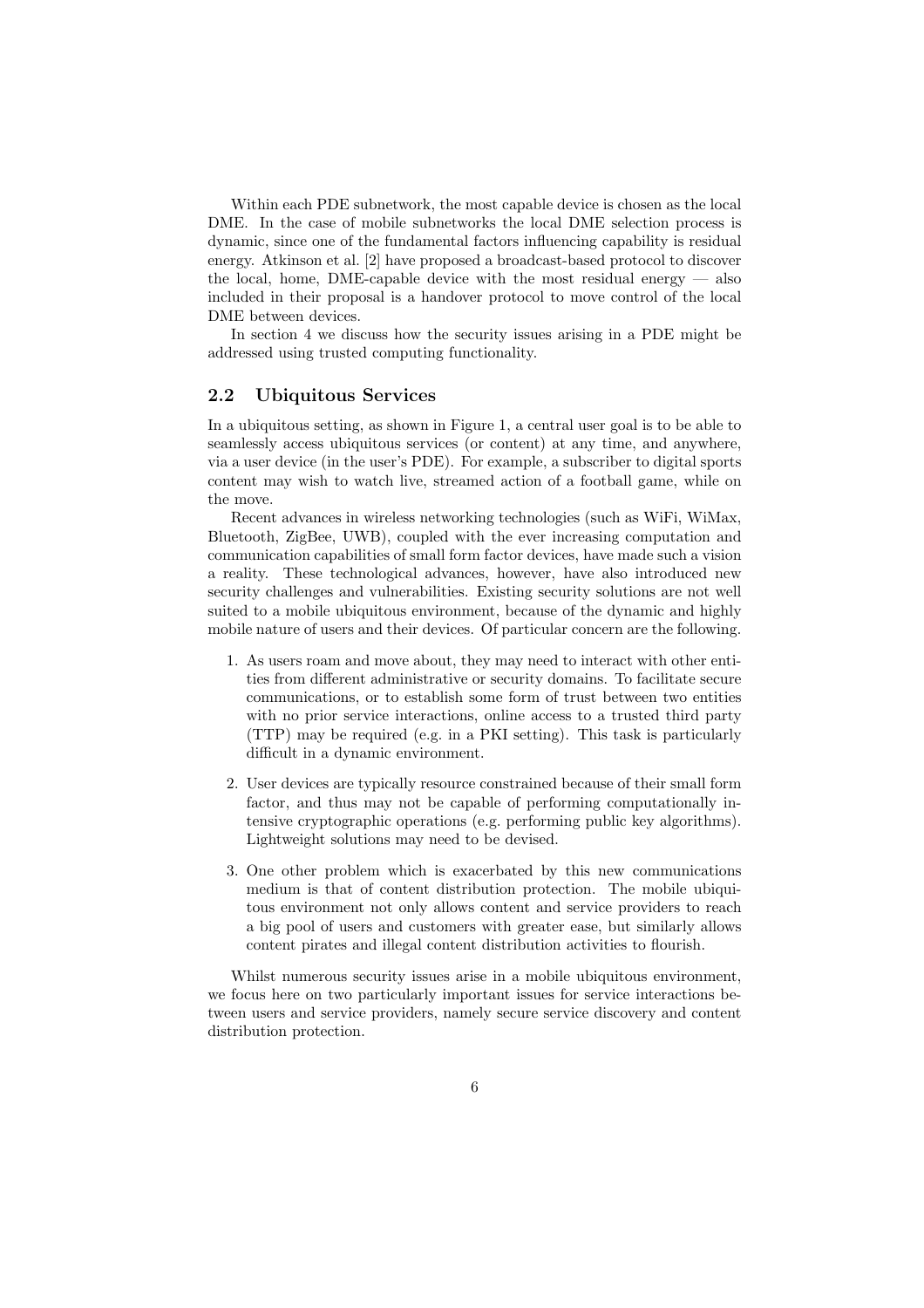#### 2.2.1 Service Discovery

O'Sullivan et al. [41] define a Service as: 'An action performed by an entity on behalf of another and this action involves the transfer of value'. In the context of a mobile ubiquitous environment, examples of a service may include streaming of digital broadcast content, online network gaming, etc. to multiple users and their devices. Against this backdrop, Service Discovery can thus be defined as: 'The act or process of finding and locating such services in the network environment'. Since a value (which may not always be monetary, e.g. reputation) is attached to a service, it is important that measures are taken to protect and secure the service discovery process.

Service discovery typically takes place immediately prior to service provisioning. Many different service discovery mechanisms have been proposed (such as Java Jini [53], UPnP [56], SLP [25], DEAPspace [38] and Salutation [48]), but few address the issue of security and privacy. Regardless of the type of service discovery mechanism employed, a typical service discovery process normally involves the exchange of service messages (i.e. service advertisements and service requests) between a service user and a service provider. These messages, if divulged to an eavesdropper, may reveal information about a service user (e.g. the type of services that a user is accessing or searching). It is therefore important that the process of service discovery be conducted in such a way that user security and privacy is protected. Similarly, a service discovery scheme should also protect service providers from rogue users.

In section 5, we discuss in greater detail the security issues arising from service discovery. We describe one way in which trusted computing functionality can be used to protect and secure the process of service discovery whilst preserving user privacy.

### 2.2.2 Content Distribution Protection

Illegal distribution of copyrighted digital content (e.g. music and movies) through new communications media poses a major challenge to the digital content industries. The challenge for content providers is how to prevent or deter illegal distribution of copyrighted materials, whilst embracing new opportunities (e.g. a more efficient distribution channel to reach a bigger customer pool) presented by a mobile ubiquitous environment.

One way of deterring illegal content distribution is for the content provider to embed a unique 'watermark' into every piece of content. If unauthorised copies of the content are found, then this watermark should enable the content provider to trace this copy of the content back to the original buyer. Such an approach suffers from two problems. Firstly, an honest buyer may be wrongly accused (framed) of unauthorised distribution (e.g. if the content provider matches the wrong identity to the suspect copies of the content). Secondly, it is also possible for a malicious buyer to claim that an unauthorised copy was in fact leaked by the content provider.

To address these problems, two types of content distribution protection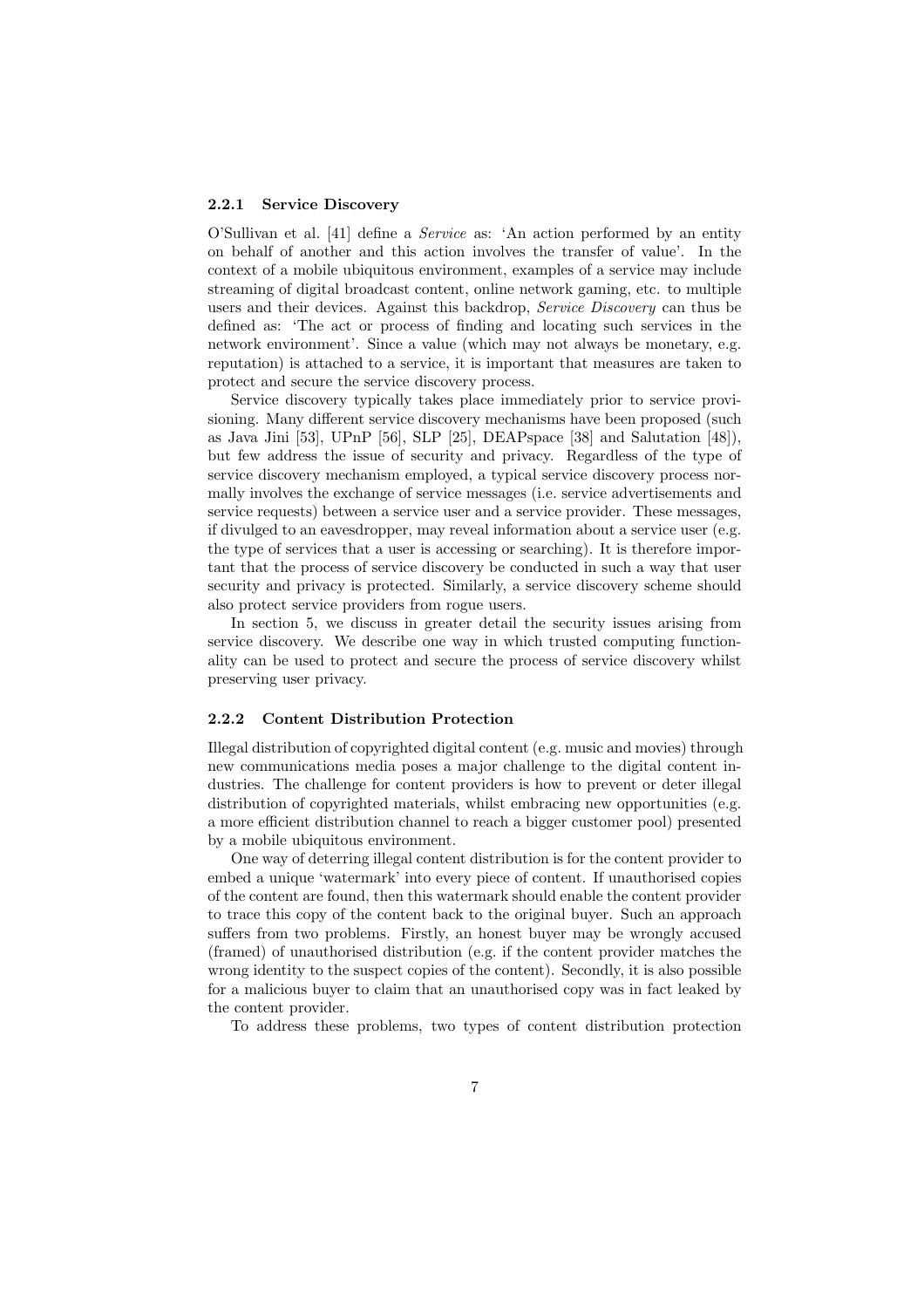(CDP) scheme have been proposed to protect the interests of both buyers and sellers, namely, Buyer-Seller Watermarking (BSW) schemes [34] and Asymmetric Fingerprinting (AF) schemes [43]. These schemes require content to include a buyer watermark in addition to a watermark generated by the seller. Several anonymous BSW and AF schemes [10, 13, 27, 30, 44] have also been proposed, with the goal of preserving a buyer's privacy.

In BSW schemes, a TTP generates buyer watermarks, while in the AF schemes a buyer generates his/her own watermark, which is proven to be wellformed to the content provider (using zero-knowledge proofs). Both these approaches prevent an honest buyer from being framed, as well as a malicious buyer from denying that he/she has illegally distributed copyrighted content. If buyer privacy is desired, then a TTP can be employed to provide buyers with certified pseudonyms.

The requirement for an (online) TTP in existing BSW and AF schemes, either to generate the buyer watermarks or to provide pseudonyms for buyers, represents a major constraint, especially in a mobile ubiquitous environment, where online TTPs may not always be readily available. It is clearly important to try to remove this constraint, so that the schemes are more scalable and suitable for use in distributed environments (see section 1).

Trusted computing functionality can be used to meet this objective. In section 6 we describe one way of building an anonymous watermarking scheme for content distribution protection that exploits this functionality. This scheme minimises reliance on a TTP for privacy protection, as the buyer can generate verifiable pseudonyms on its own. As a result, the communication overheads are reduced, and the overall efficiency, compared to existing BSW and AF schemes, improved. Also, through the use of TC functionality, the content provider is able to obtain assurance that a buyer-generated watermark is well formed.

# 3 Introduction to Trusted Computing

Trusted computing, as developed by the Trusted Computing  $Group<sup>4</sup> (TCG)$ , is a technology designed to enhance the security of computing platforms. This objective is achieved through the incorporation of trusted hardware functionality, or so called 'roots of trust', into platforms. As a result, users can gain greater assurance that the platform with which they are interacting is in the expected configuration [3, 35, 55].

As briefly discussed above, the trusted hardware functionality is provided by a special hardware component called the TPM, embedded into a host platform. The TPM provides the platform with a foundation of trust, as well as the basis on which a suite of trusted computing security functionality is built. The TPM and its host are collectively referred to as a Trusted Platform, and provide a set of commands, or Protected Capabilities, with exclusive access to shielded locations. Shielded locations are areas (memory, registers, etc.) where

<sup>4</sup>http://www.trustedcomputinggroup.org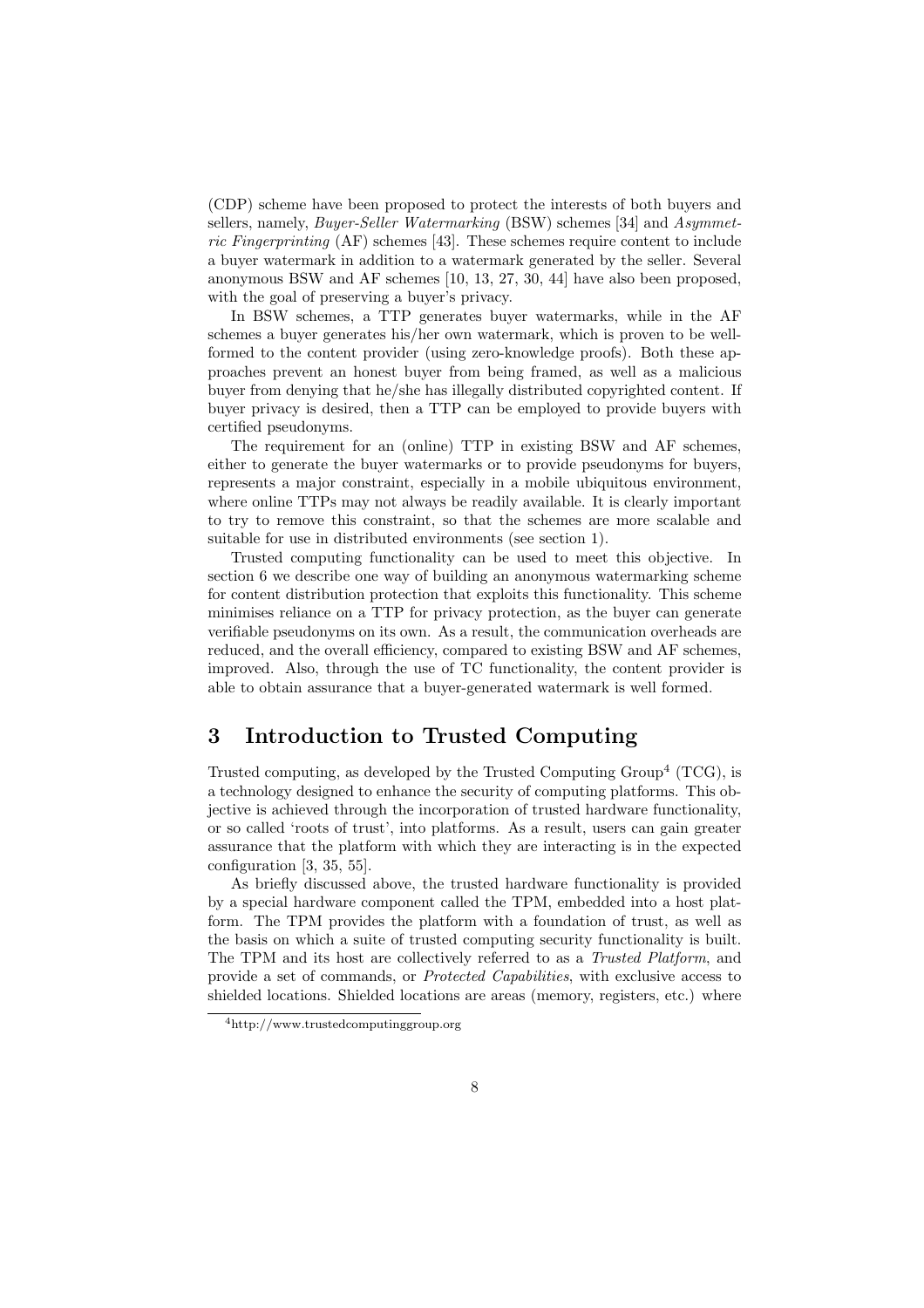sensitive data, including cryptographic keys, can be processed with guarantees of confidentiality. Protected capabilities also enable the following functionality.

- Integrity measurement enables a Trusted Platform to record events that modify its state, in the form of *integrity metrics*.
- Integrity measurement provides a mechanism for a Trusted Platform to measure its own integrity at start-up, and, as a consequence, a means to authenticate that it has booted to a certain state.
- Sealed storage covers the ability to bind data objects, including cryptographic keys, to specific platform states, verified by the authenticated boot process.
- The use of integrity metrics is not restricted to internal use  $-$  a Trusted Platform can attest to its measured platform configuration to an external entity (or verifier).

The functions of Integrity Measurement, Storage and Reporting (IMSR) can be used to determine the software state of a trusted platform; this information can then be used to make an assessment of a platform's trustworthiness. Other TPM protected capabilities include the following.

- A TPM provides cryptographic key management functions such as key generation, random number generation, an RSA engine and a SHA-1 engine.
- Attestation Identity Keys (AIKs) are 2048-bit RSA keys associated with TPM-generated platform aliases, that can be used to interact pseudonymously with external entities. Trust in AIKs is provided through the use of an AIK credential (public key certificate), provided by a trusted third party called a Privacy-CA.
- The reliance on Privacy-CAs may not be appropriate for applications where strong unlinkability guarantees are required. Hence, the Direct Anonymous Attestation (DAA) signature scheme is also provided, which provides additional anonymity protection for a trusted platform.

We describe the IMSR functions and DAA signature scheme in sections 3.2 and 3.3, respectively. We first give an introduction to the various types of key used by a TPM (section 3.1). The descriptions below are based upon v1.2 of the TCG TPM specifications [55].

# 3.1 TPM Keys and Identities

Each TPM has a unique 2048-bit RSA key pair called the Endorsement Key (EK). The EK is likely to be generated by the TPM manufacturer, and the EK private key, together with a certificate for the corresponding public key, can be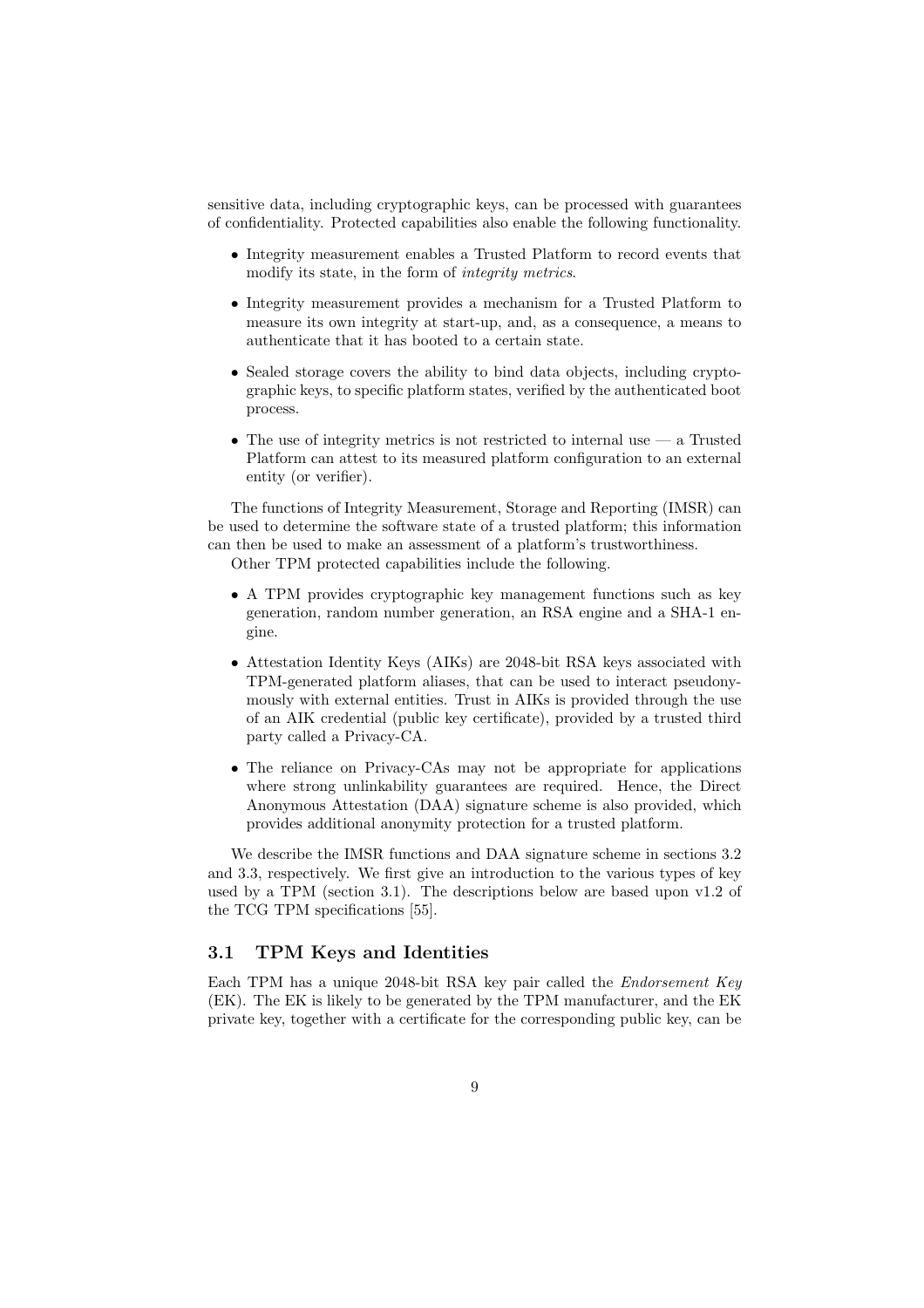used to prove that a genuine TPM is contained in a platform. However, since a TPM only has one such key pair, a TPM can be uniquely identified by its EK.

The EK is therefore only used in very special circumstances. A TPM can, however, generate an arbitrary number of 2048-bit RSA Attestation Identity  $Key$  (AIK) key pairs, which are used for interacting with other entities. AIKs function as pseudonyms for a trusted platform, and platform privacy can be achieved by using a different AIK to interact with different entities. In order to prove that a particular AIK originates from a genuine TPM, a platform has to prove that the AIK public key is associated with a genuine trusted platform; this involves use of the EK in an exchange with a trusted third party in such a way that the AIK cannot be linked with a particular EK, even by the trusted third party that sees the EK public key. The DAA protocol (discussed in section 3.3) is used to support this process.

# 3.2 Integrity Measurement, Storage and Reporting

Integrity Measurement, Storage and Reporting (IMSR) is one of the key features of trusted computing. IMSR builds upon the three 'roots of trust' in a trusted platform, namely, the root of trust for measurement (RTM), the root of trust for storage (RTS), and the root of trust for reporting (RTR). Together, they allow a verifier to learn the exact operational state of a platform, and hence obtain evidence of a platform's behaviour. This functionality is extremely important as a platform may potentially enter one of a wide range of operational states, including those that are insecure and undesirable.

### 3.2.1 Integrity Measurement

IMSR begins with the process of integrity measurement. The RTM, a computing engine in the TPM, measures the platform's operational state and characteristics. The measured values, known as integrity metrics, convey information about the platform's current state (and hence trustworthiness).

### 3.2.2 Integrity Storage

Details of exactly which measurements have been performed are stored in a file called the Stored Measurement Log (SML). Using the RTS, a digest (i.e. a cryptographic hash computed using Secure Hash Algorithm 1 (SHA-1) [37]) of the integrity metrics is saved in one of the TPM's internal registers, called Platform Configuration Registers (PCRs).

The SML contains the sequence of all measured events, and each sequence shares a common measurement digest. Since an SML may become fairly large, it does not reside in the TPM. Integrity protection for the SML is not necessary, since it functions as a means to interpret the integrity measurements in the PCRs, and any modifications to the SML will cause subsequent PCR verifications to fail.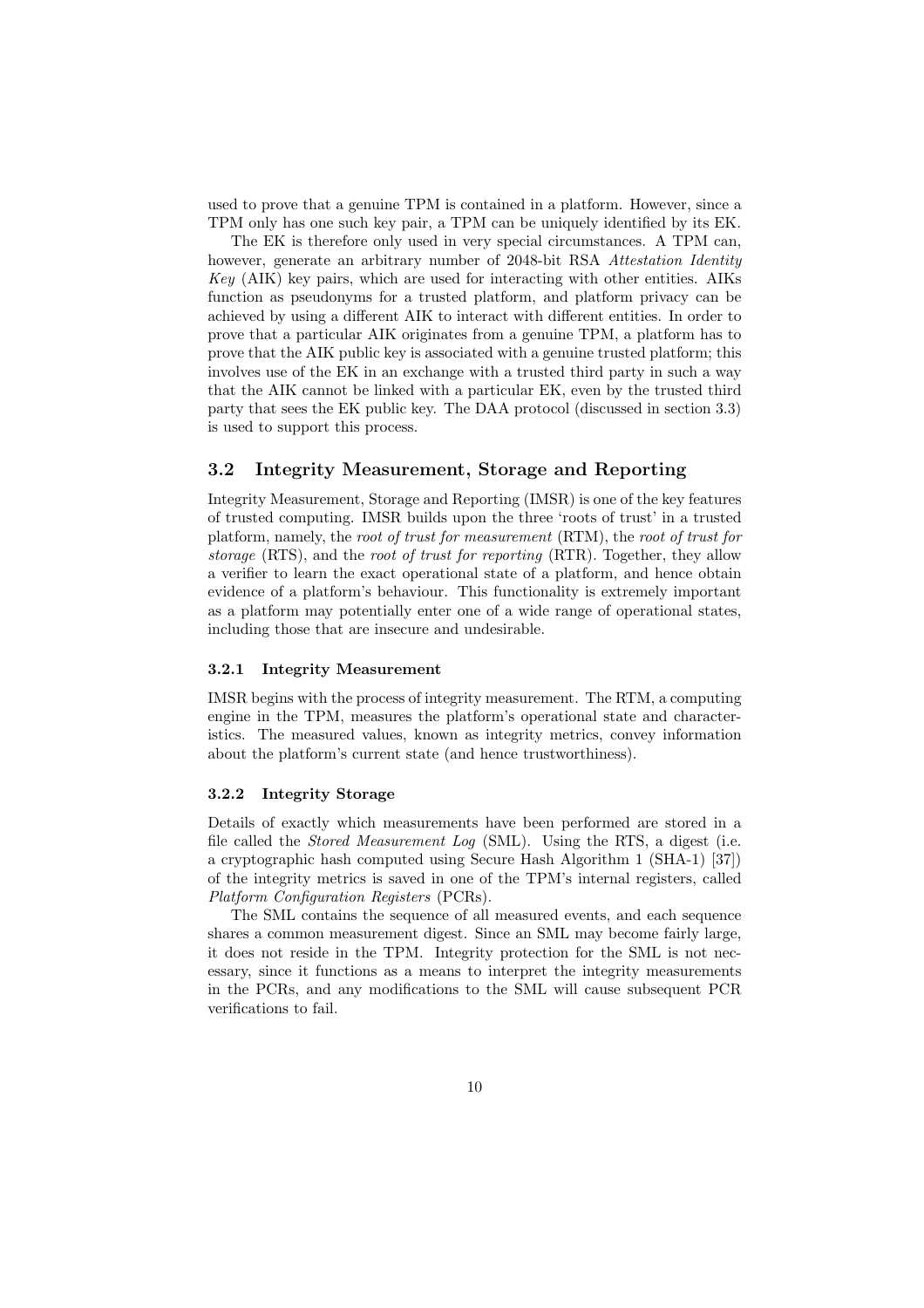There are only a limited number of PCRs in the TPM to hold the measurement digests. So, in order to ensure that previous and related measured values are not ignored/discarded, and the order of operations is preserved, new measurements are appended to a previous measurement digest, re-hashed, and then put back into the relevant PCR. This technique is known as extending the digest, and operates as follows:

$$
PCR_i[n] \leftarrow SHA\text{-}1 (PCR_{i-1}[n] || \text{New integrity metric}),
$$

where  $PCR<sub>i</sub>[n]$  denotes the content of the nth PCR after i extension operations, and  $\parallel$  denotes the bit string concatenation operator.

The processes of integrity measuring and storage can be used by a trusted platform to authenticate its boot process — at each stage of the boot process a measurement is taken of the components required for the subsequent stage, before control is passed to those measured components [24] (see Figure 3).



Figure 3: An example of an authenticated boot process

# 3.2.3 Integrity Reporting

The final phase of the IMSR process is Integrity Reporting. The RTR has two main responsibilities during Integrity Reporting:

- 1. to retrieve and provide a challenger with the requested integrity metrics (i.e. the relevant portion of the SML, and the corresponding PCR values); and
- 2. to attest to (prove) the authenticity of the integrity metrics to a challenger by signing the PCR values using one of the TPM's AIK private keys.

To verify the integrity measurements, the verifier computes the measurement digest (using the relevant portion of the SML), compares it with the corresponding PCR values, and checks the signature on the PCR values. The process of integrity reporting is also often referred to as Attestation.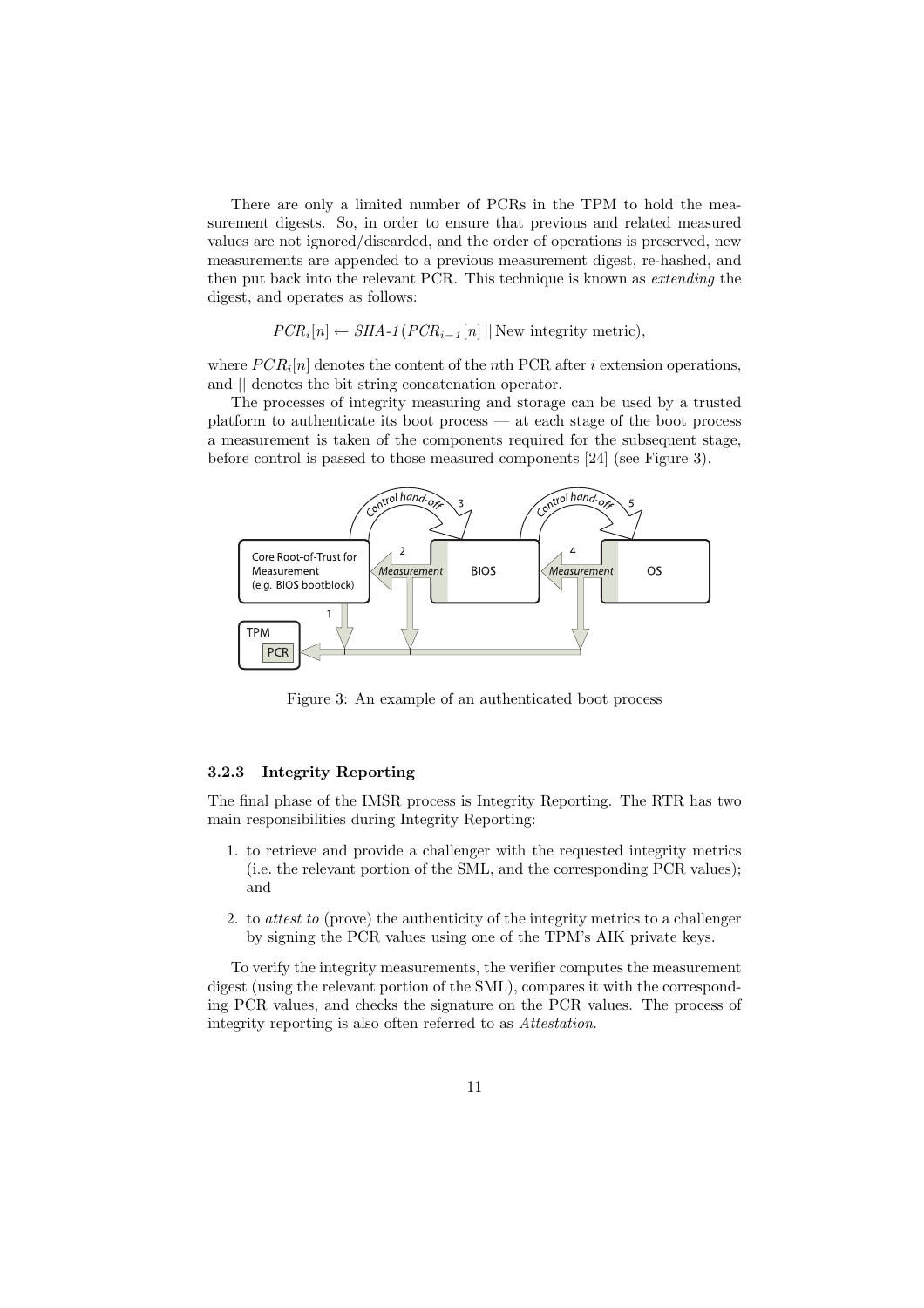## 3.3 Direct Anonymous Attestation

Direct Anonymous Attestation (DAA) [8, 9] is a special type of signature scheme that can be used to anonymously authenticate a TCG v1.2 compliant platform to a remote verifier. The key feature that DAA provides is the capability for a TPM (a prover) to convince a remote verifier that:

- it is indeed a genuine TPM (and hence it will behave in a trustworthy manner) without revealing any unique identifiers;
- an AIK public key is held by a TPM, without allowing multiple verifiers to collude and link transactions involving different AIKs from the same platform.

The above-mentioned features help to protect the privacy of a TPM user. Another important feature of DAA is that the powers of the supporting TTP (the DAA Issuer) are minimised, as it cannot link the actions of users (even when it colludes with a verifier), and hence compromise the user's privacy.

DAA works by allowing a prover to anonymously convince a remote verifier that it has obtained an anonymous attestation credential, or DAA Certificate (a Camenisch-Lysyanskaya (CL) signature [11]) from a specific DAA Issuer (Attester). The DAA Certificate also serves to provide the implicit 'link' between an EK and an AIK. The DAA scheme is made up of two sub-protocols: DAA Join and DAA Sign. We now provide a short description of these two subprotocols [8].

### 3.3.1 DAA Join Protocol

The DAA Join protocol enables the TPM to obtain a DAA Certificate (also known as an anonymous attestation credential) from a DAA Issuer. The Join protocol is based on the CL signature scheme [11].

Let  $(n, S, Z, R)$  be the public key of the DAA Issuer, where n is an RSA modulus, and  $S$ ,  $Z$  and  $R$  are integers modulo  $n$ . We assume that the platform (TPM) is already authenticated to the DAA Issuer via its Endorsement Key, EK.

The platform (TPM) first generates a DAA secret value,  $f$ , and makes a commitment to f by computing  $U = R^f S^{v'}$  mod n, where v' is a value chosen randomly to 'blind' f. The platform (TPM) also computes  $N_I = \zeta_I^f \mod \Gamma$ , where  $\zeta_I$  is derived from the DAA Issuer's name, and  $\Gamma$  is a large prime. The platform (TPM) then sends  $(U, N_I)$  to the DAA Issuer, and convinces the DAA Issuer that U and  $N_I$  are correctly formed (using a Zero Knowledge Proof [20, 21]). If the DAA Issuer accepts the proof, it will sign the hidden message, U, by computing  $A = \left(\frac{Z}{US^{v''}}\right)^{1/e}$  mod n, where v'' is a random integer and e is a random prime. The DAA Issuer then sends the platform (i.e. the TPM) the triple  $(A, e, v'')$ , and proves that A was computed correctly. The DAA Certificate is then  $(A, e, v = v' + v'')$ .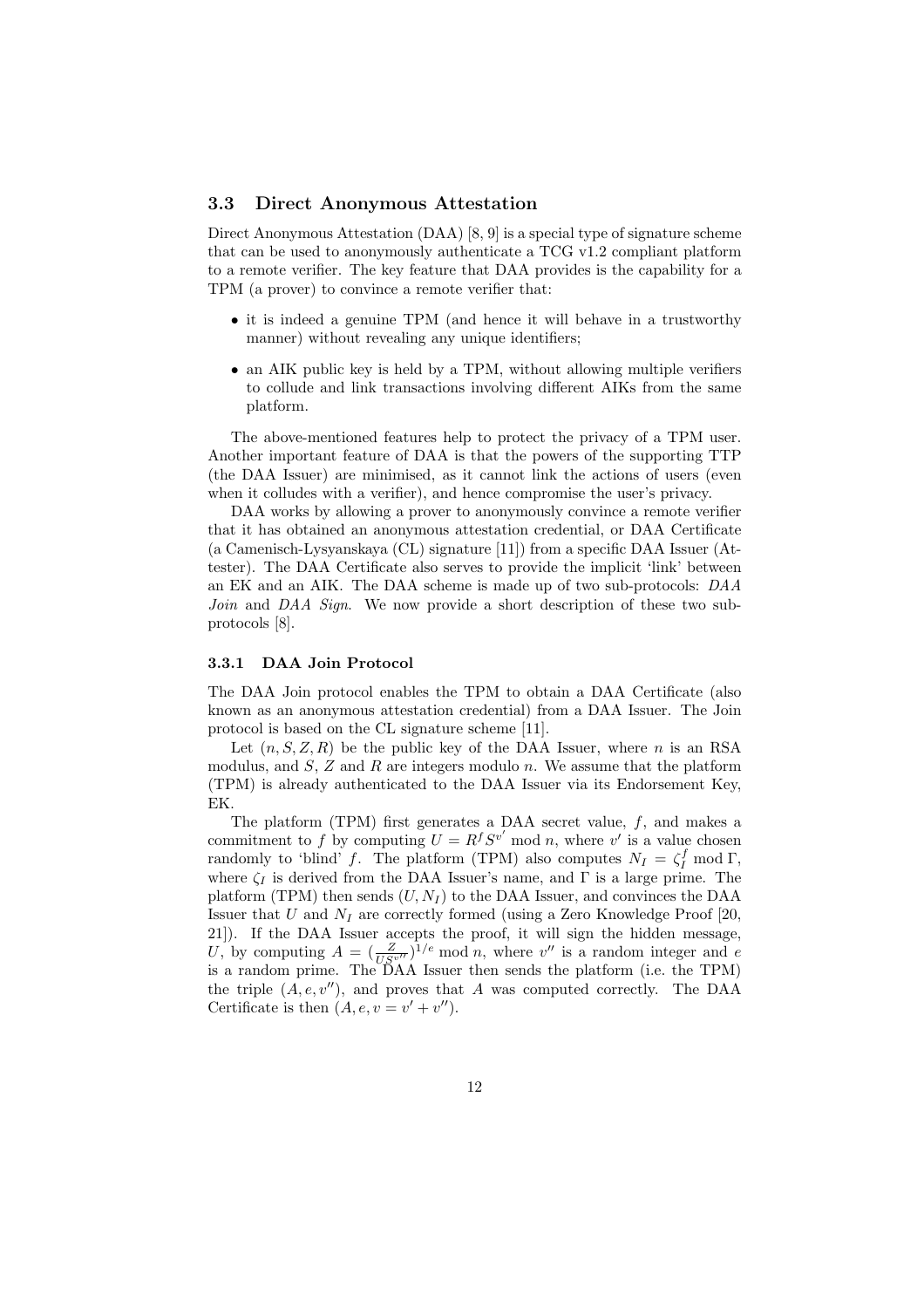#### 3.3.2 DAA Sign Protocol

The DAA Sign protocol allows a platform to prove to a verifier that it is in possession of a DAA Certificate, and, at the same time, to sign and authenticate a message.

The platform signs a message,  $m$ , using its DAA Secret,  $f$ , its DAA Certificate, and the public parameters of the system. The message,  $m$ , may be an Attestation Identity Key (AIK) generated by the TPM, or an arbitrary message. The platform also computes  $N_V = \zeta^f \mod \Gamma$  as part of the signature computation (the selection of  $\zeta$  will be discussed in the next section). The output of the Sign protocol is known as the DAA Signature,  $\sigma$ .

The verifier verifies the DAA Signature,  $\sigma$ , and, on successful verification of  $\sigma$ , is convinced that:

- 1. the platform has a DAA Certificate  $(A, e, v)$  from a specific DAA Issuer, and hence it is a genuine TPM containing a legitimate EK; this is accomplished by a zero-knowledge proof of knowledge of a set of values  $f, A, e$ and v such that  $A^e R^f S^v \equiv Z \pmod{n}$ ;
- 2. a message,  $m$ , was signed by the TPM using its DAA secret,  $f$ , where f is the same as the value in the DAA Certificate (used in step 1); if m includes an AIK public key, then the AIK originates from a genuine TPM.

In summary, once a platform (TPM) has obtained a DAA Certificate (which only needs to be done once), it is able to subsequently DAA-Sign as many AIKs as its wishes, without involving the DAA Issuer.

#### 3.3.3 Variable Anonymity

Anonymity and unlinkability are provided to a user by using two parameters:  $\zeta$ , also referred to as the *Base*, and the AIK. The choice of the base directly affects the degree of anonymity afforded to a TPM user. If perfect anonymity is desired, then a different, random base value should be used for every interaction with a verifier. Conversely, if the same base value is used for every interaction with a verifier, then the verifier can identify that this is the same TPM. In addition, if the same base value is used to interact with different verifiers, then they are able to correlate the activities of a particular TPM. (A more detailed discussion of the effects of choices of base values is given in [54]).

As discussed in section 3.1, a TPM is capable of generating multiple platform identities, simply by generating different AIK key pairs. Different AIKs may therefore be used to interact with different verifiers so that the actions of a TPM are unlinkable (provided the base is different).

# 4 PDE security

Pervasive availability of a user's devices is central to the PDE concept, as stated in section 2.1. This means that subnetworks of a PDE use whatever communications and access networks are available to maintain connectivity. This introduces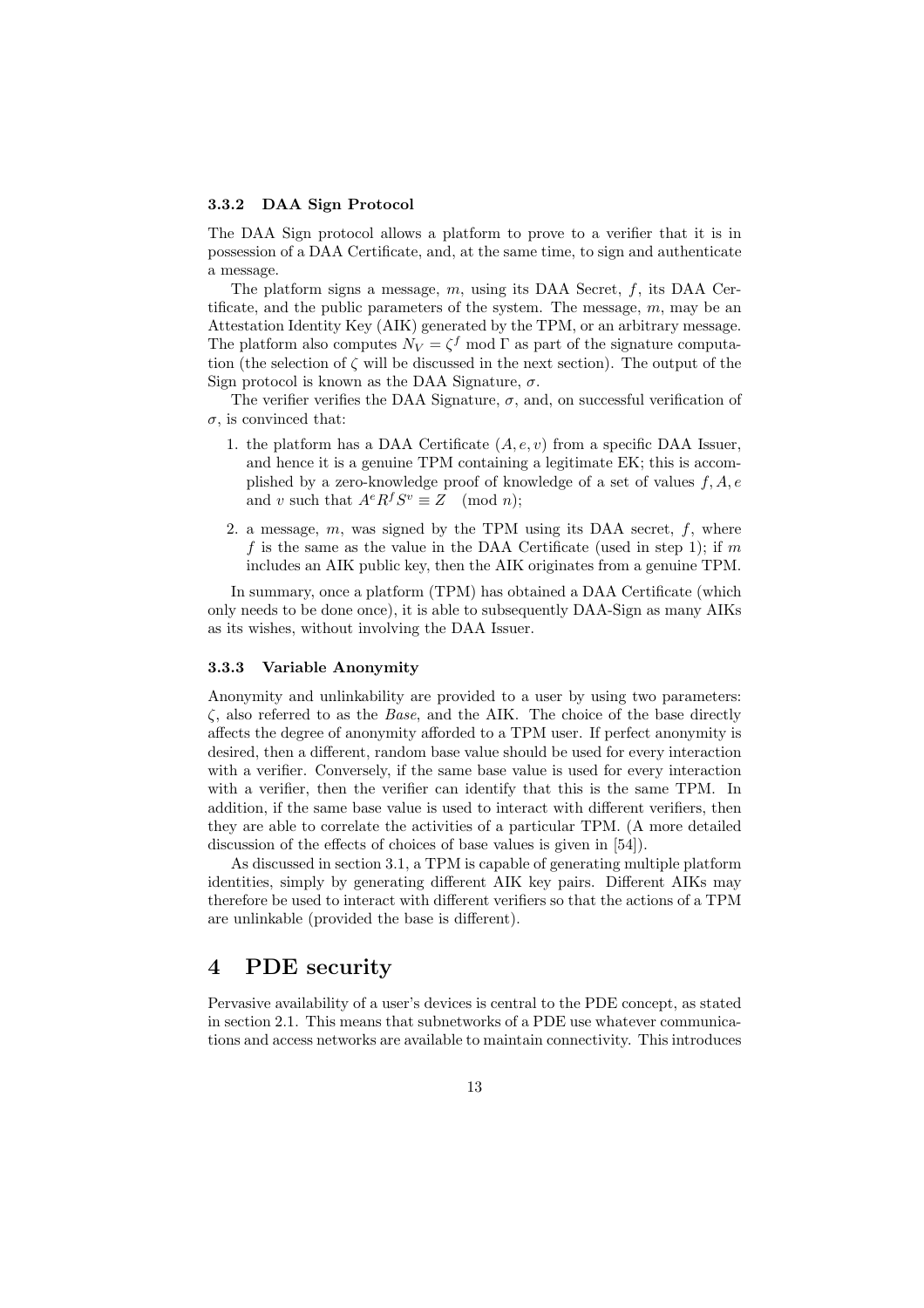complex management problems; for example, determining the most appropriate network to use when there are several choices [22, 23] is in itself a non-trivial problem. In this section we focus on the security issues that arise from such an architecture, and then discuss ways of addressing some of these issues using trusted computing functionality.

### 4.1 Security issues

The following procedures need to be defined as part of the overall PDE system definition:

- Secure initialisation of a PDE,
- Secure home device registration,
- Secure foreign device registration.
- Secure negotiation protocols within the Digital Marketplace, and
- Secure content download.

The first stage of secure initialisation includes creating and registering a user with a PDE service provider [50]. The user is then in a position to register home and foreign devices — this process includes populating the DME registers with a globally unique PDE identifer for each device, and storing a set of security credentials for each device. Credentials are stored for both PDE-to-device and device-to-device mutual authentication protocols, and for logging into the local domains that the device is authorised to operate in. Note that, in the case of home devices, these credentials can be used to support a single-sign-on capability. The same information is stored for any foreign devices registered.

The Digital Marketplace is a suite of negotiation protocols designed to manage the provision of third party services; these could be used, for example, in a market for network access, or a market for downloadable content. Goo et al. [22, 23] define security mechanisms for the negotiation protocol suite.

Gallery and Tomlinson [18] propose a pair of protocols, one based on public key cryptography and the other on the use of secret keys, that service providers can use to protect the download of proprietary conditional access software to their subscribers. It is proposed that the conditional access software is encrypted with a secret key, and that this software is then downloaded onto the user's device (if it is not already present). The user's device is assumed to be equipped with trusted computing software and hardware, including a TPM.

In the public key based protocol, a download application agent on the user's device requests its TPM to measure the current platform state, and create a public key pair that is 'sealed' to the resulting integrity measurements. The TPM creates a certificate for the associated public key and the integrity measurements, and this is sent to the service provider.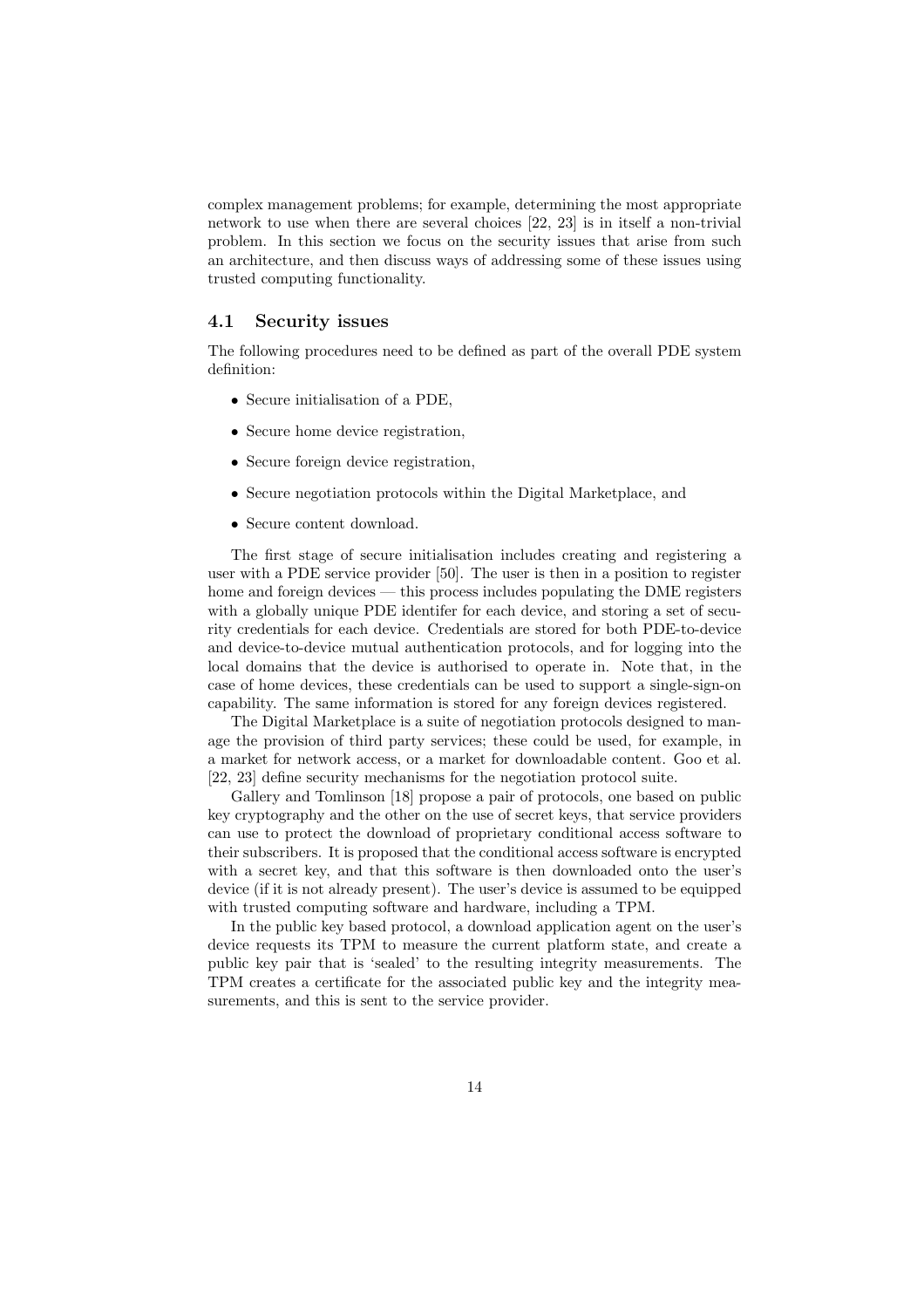On verifying the certificate<sup>5</sup>, the service provider has information on which to make an informed decision about whether the user's device contains software that could circumvent any conditional access protection applied to content delivered to that device. If the service provider is satisfied with the provided integrity metrics, then it can use the public key to encrypt data objects in the knowledge that the associated TPM will only decrypt them if the platform state matches that represented by the integrity measurements. In this case, the service provider encrypts two symmetric keys, one to decrypt the encrypted conditional access software, and a second to verify the software's data integrity.

The secret key version of the protocol works in a similar way, but in this case the two symmetric keys are derived from a secret key agreed between the application download agent and the service provider, using the Diffie-Hellman key agreement protocol. The two keys are stored in the device TPM and sealed to the platform state.

# 4.2 User perspective

We next investigate how other aspects of the PDE can be made robust from the user's perspective, using trusted computing functionality. In particular we investigate remote device integrity assurance and device revocation.

Trusted computing has often been viewed as a tool primarily designed to enable remote parties to control the handling of their data on user machines, e.g. for content owners to protect the use of proprietary content, as described in the overview above, or, for organisations to manage the dissemination of sensitive data. Indeed, this type of use has been the main source of some of the criticisms of the technology (see, for example, [1]). However, as we now describe, trusted computing can also be utilised by users as a means to protect their own devices connected in a PDE.

### 4.2.1 Remote device integrity assurance

Whilst a PDE offers many distributed computing benefits, it also introduces many vulnerabilities. Since the devices in a PDE will vary in terms of capability, it is likely that the level of protection for devices will also vary; some devices may be more prone to malicious physical or network attacks than others. It would be extremely useful to alert a user of potential attacks on their PDE, much like the warnings provided by current personal firewall software. Such a service would be particularly useful for remote devices where the user may not be able to physically intervene.

Trusted computing can be used to detect whether or not a PDE device has undergone modification; this can be achieved using the integrity measuring capability and attestation mechanisms provided by trusted computing, as outlined in section 3. Additional mechanisms are needed to determine if modifications

 ${}^{5}$ It is assumed that there is a public key infrastructure in place, so that the service provider can access a certified copy of the TPM's public key.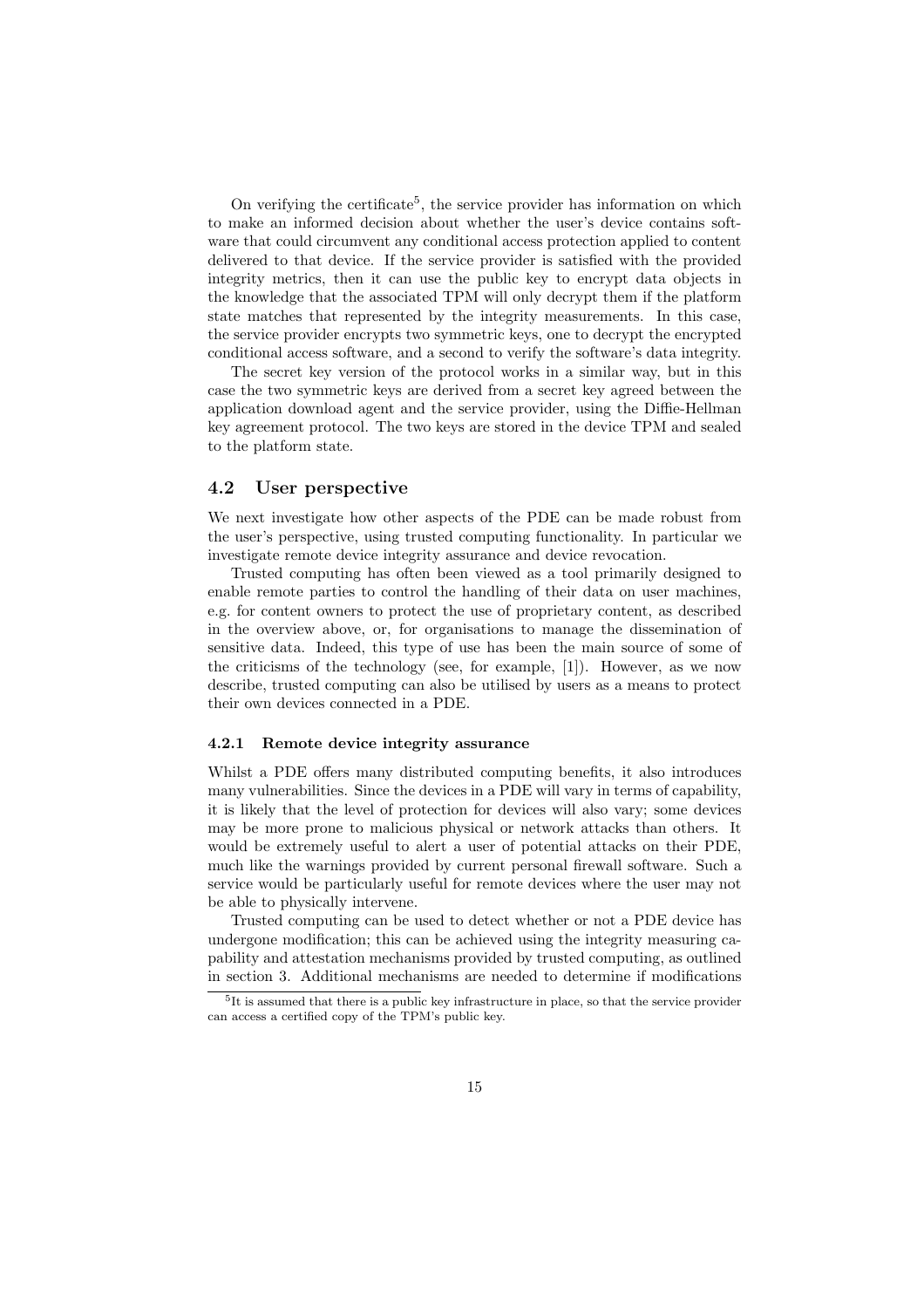are authorised, unauthorised but harmless, or unauthorised and represent a threat to PDE security.

During the process of adding a home device to a PDE [50], the PDE initialisation agent can also request the device's TPM to measure the platform state. The resulting integrity measurements can be uploaded to the local DME, and, if possible, to the root DME. This process should ideally be preceded by a scan for viruses and malicious software on the device, alerting the user and possibly preventing the device from joining the PDE if such software is found. The platform image can be distributed to all local DMEs; this will mean that the DME had an initial platform image that it can compare with future attestation images from the same device. Modifications to a device that are not authorised by the user will change subsequent integrity measurements, allowing the DME to detect and react to any changes.

Attestation of platform state could be made periodically or on demand. Ondemand attestation could be requested before any remote operation involving sensitive data, such as the transfer of personal data. If direct connectivity to a particular PDE device is not available, but communication can be routed via a number of devices to the end target, then transitive attestation can be performed — each device on the communications route attests to its platform state to the device upstream towards the local DME. This creates an attestation chain which is valid if, and only if, the attestation image of each device has not changed from the stored value.

If devices are to upload integrity measurements periodically, then this could be most efficiently achieved by devices attesting to the local DME, which can then update the root DME on a less frequent basis. This allows a local DME to readily detect and swiftly react to a device in its subnetwork that has been modified. If and when connectivity to the root DME is present, then the local DME can alert the root DME of the device that caused the alert. Using the transitive attestation method described above, the root DME requests that the reporting local DME attests to its platform state, in order to determine whether the local DME has itself been modified and can be trusted. If a remote device is believed to have been modified, then an alert is sent to the user and the remote device can be revoked from the PDE until a user intervenes, e.g. to re-initialise the device — this procedure is discussed further in the next section.

Foreign devices can also be monitored using the same attestation techniques, but, in this case, state verification might take place on a more frequent basis because of the higher risks that they pose. On initialisation, a foreign device attests to its platform state to the local DME of the subnetwork to which the device has connected. The local DME, perhaps through the root DME, could use a web service that verifies whether or not the image of the foreign device can be trusted. Periodic attestation can then be used to monitor the foreign device while it is connected to the user's PDE. In this case, responsibility for terminating a connection to a foreign device suspected of being modified is delegated to the local DME.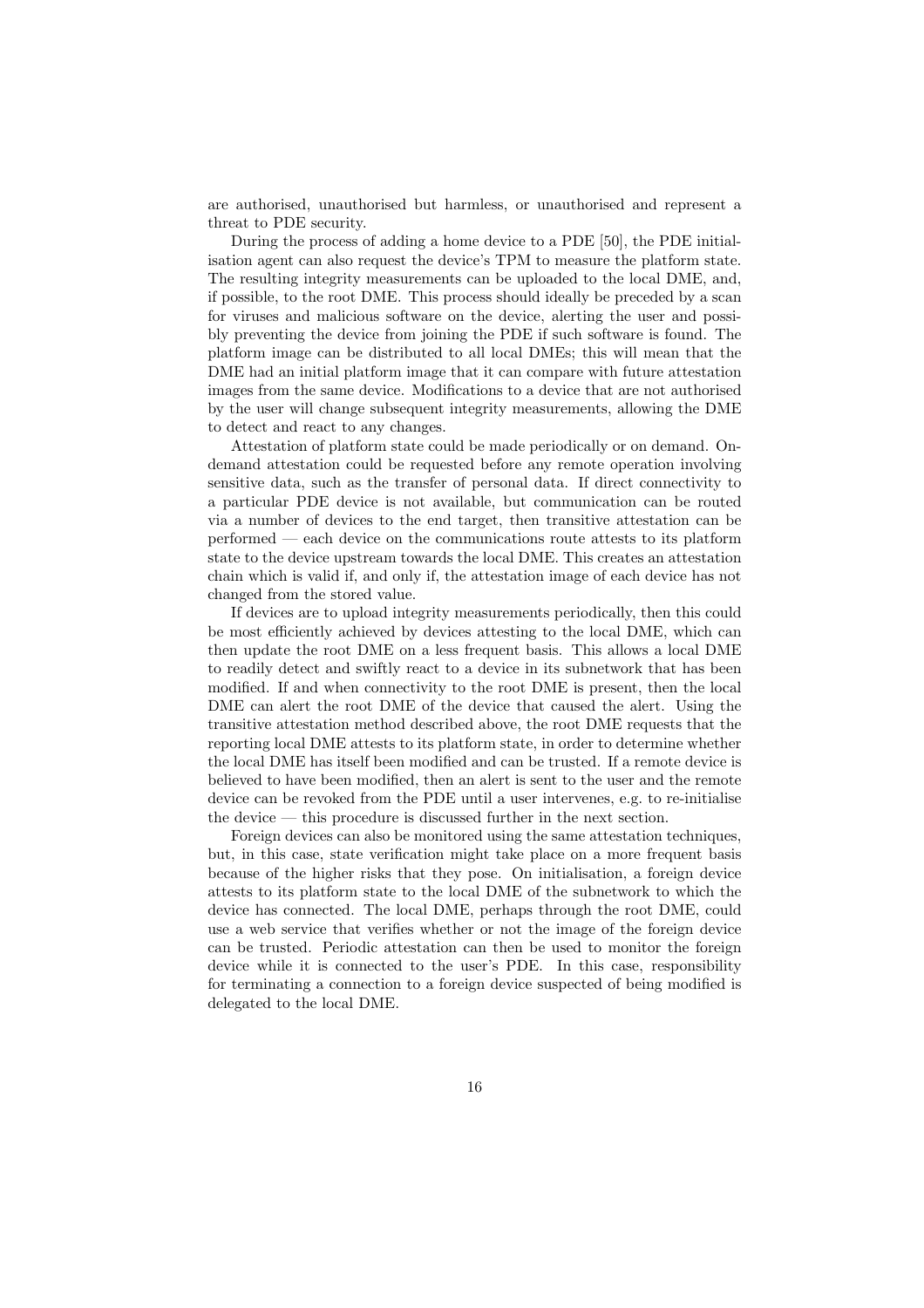#### 4.2.2 Device revocation

Just as in a conventional network, a PDE and its devices are vulnerable to attacks in which a compromised device is used to conduct attacks on the rest of the network. Therefore, a fundamental requirement is that the compromise of a single device should not affect the whole PDE. When a modified device is detected, as described above, this device could be temporarily revoked from the PDE until a user intervenes, e.g. to re-initialise the device. Furthermore, this should apply even if multiple devices, perhaps even a whole subnetwork, are compromised simultaneously.

PDE access can be controlled using key management, in particular, through the use of a secret PDE group key that is distributed to PDE devices, via the local DMEs, from the root DME. Additional secret keys for mechanisms such as confidentiality and data integrity can then be derived from this key. The controlled use and update of this key would enable the root DME to enforce PDE access control, where only those devices in possession of the current group key are able to participate in PDE communication. By changing the PDE group key whenever a potentially compromised device is detected, such a device could be prevented from accessing future communication. Conversely, the PDE group key can also be refreshed whenever a new device joins the PDE, so that the new device is prevented from accessing past PDE communication.

In the previous section, we suggested that, when devices are initialised, their platform integrity measurements could be stored by the root DME, and also each local DME. In addition, the initialisation agent of a device could request the TPM to create a non-migratable key pair that is bound to the platform state. The TPM could certify the public key and platform measurements and the result could then be sent to the root DME. This is analogous to the download application agent sending the same data objects to a service provider in the software download protocols proposed by Gallery and Tomlinson (see above).

As a result, the root DME would know the public key bound to the platform state of each device; the root DME could issue key updates encrypted with the public keys of the devices hosting a local DME. If a local DME device has been modified then it will not be able to decrypt the key update designated for it. In this case, another device in the subnetwork can take over as the local DME host; it could indicate this by presenting an update message that is both encrypted using the latest PDE group key and signed by the root DME.

Since a subnetwork may not always be online and accessible by the root DME, each local DME is responsible for maintaining a subnetwork key encrypting key. This is used to encrypt and deliver the PDE group key update to unmodified devices. The same key distribution method can be used for root DME to local DME key distribution, so that modified PDE devices will not be able to recover the subnetwork key in order to retrieve PDE group key update data. If scalability is required, i.e. to cope with the possibility that the number of PDE devices in a subnetwork becomes large, then multicast key update techniques can be used (see, for example, [57, 58, 59]).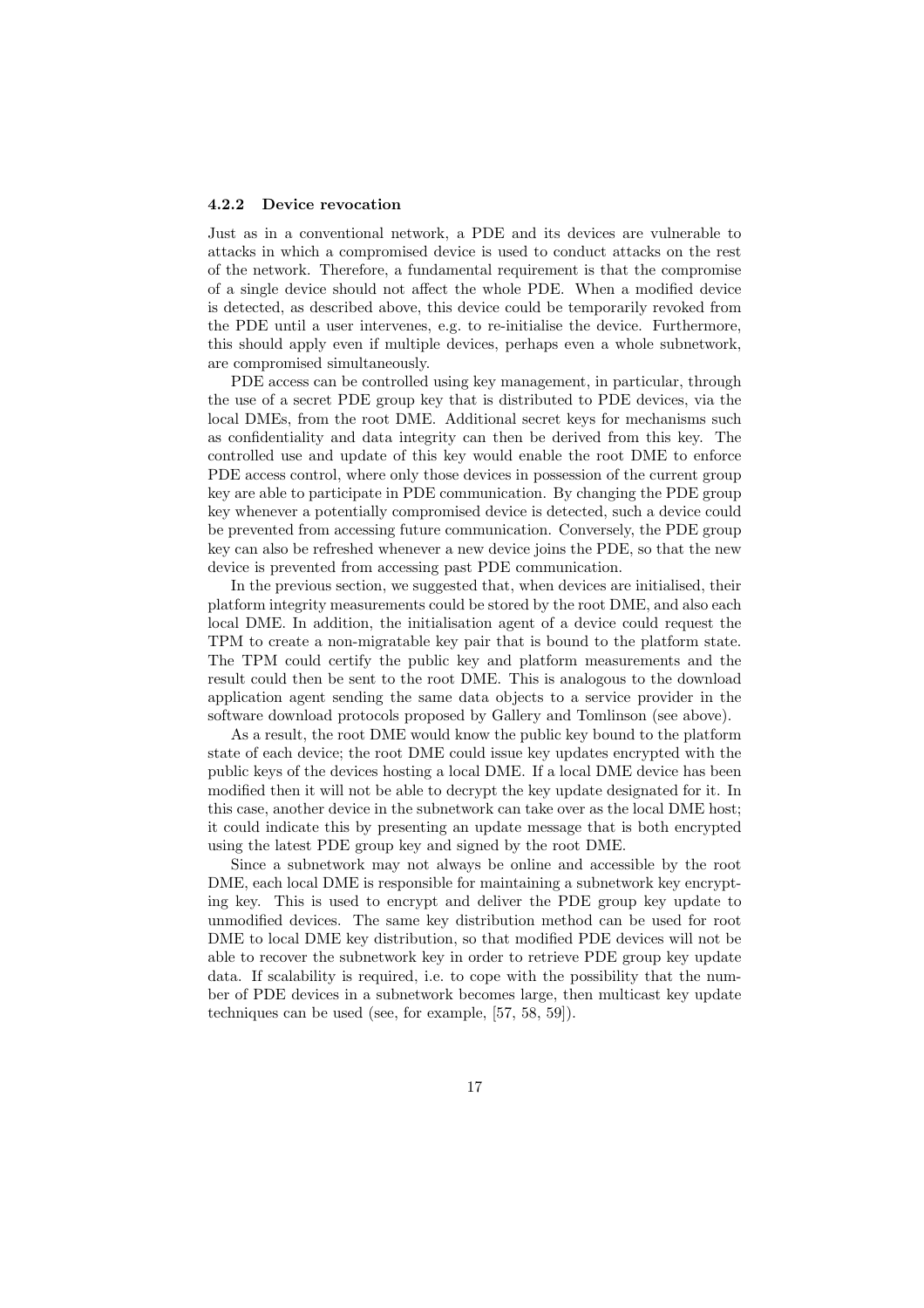# 5 Secure and Private Service Discovery

Before a user can access and consume a service, the service will first need to be discovered via a service discovery process. Service discovery is an essential precursor to the process of service provisioning. Securing the process of service discovery is equally important, in order to protect the interests and privacy of both users and service providers. Many service discovery schemes have been proposed for ubiquitous environments (see, for example, [12, 16, 60]), but none addresses the issues of user security and privacy.

We describe below one way in which trusted computing functionality, specifically IMSR and DAA, can be used to preserve user privacy whilst securing the process of service discovery in a mobile ubiquitous environment. We first discuss the security and privacy issues arising from service discovery. We then introduce Ninja, a privacy preserving authentication scheme for ubiquitous service discovery, proposed in [31]. Finally we provide a brief analysis and discussion of this latter scheme.

# 5.1 Service Discovery Security Issues

A variety of security and privacy threats apply to service discovery, from which corresponding security requirements are derived.

### 5.1.1 Security Threats

Threats applying to service discovery include the following.

1. Spoofing: A malicious entity could masquerade as a legitimate service provider or service user, either by sending false service advertisements or false service requests. This could, for example, be achieved using replay or man-in-the-middle attacks.

### 2. Information Disclosure

- (a) User's Personally Identifiable Information (PII): During the process of service discovery, a user's PII, such as his/her identity (e.g. in the form of a long lived key) or physical location, might be revealed (either willingly or unwillingly) to a service provider or passive eavesdropper.
- (b) Service Information (SI): By observing the service information exchanged by a user and service provider (e.g. the types of service request), a passive adversary could build up a profile of the user. This information could be used later to predict future patterns and habits of the user. The privacy of the user is potentially compromised as a result.
- 3. Profile Linking: Colluding service providers could buy, sell or exchange information about their users or customers. This could not only provide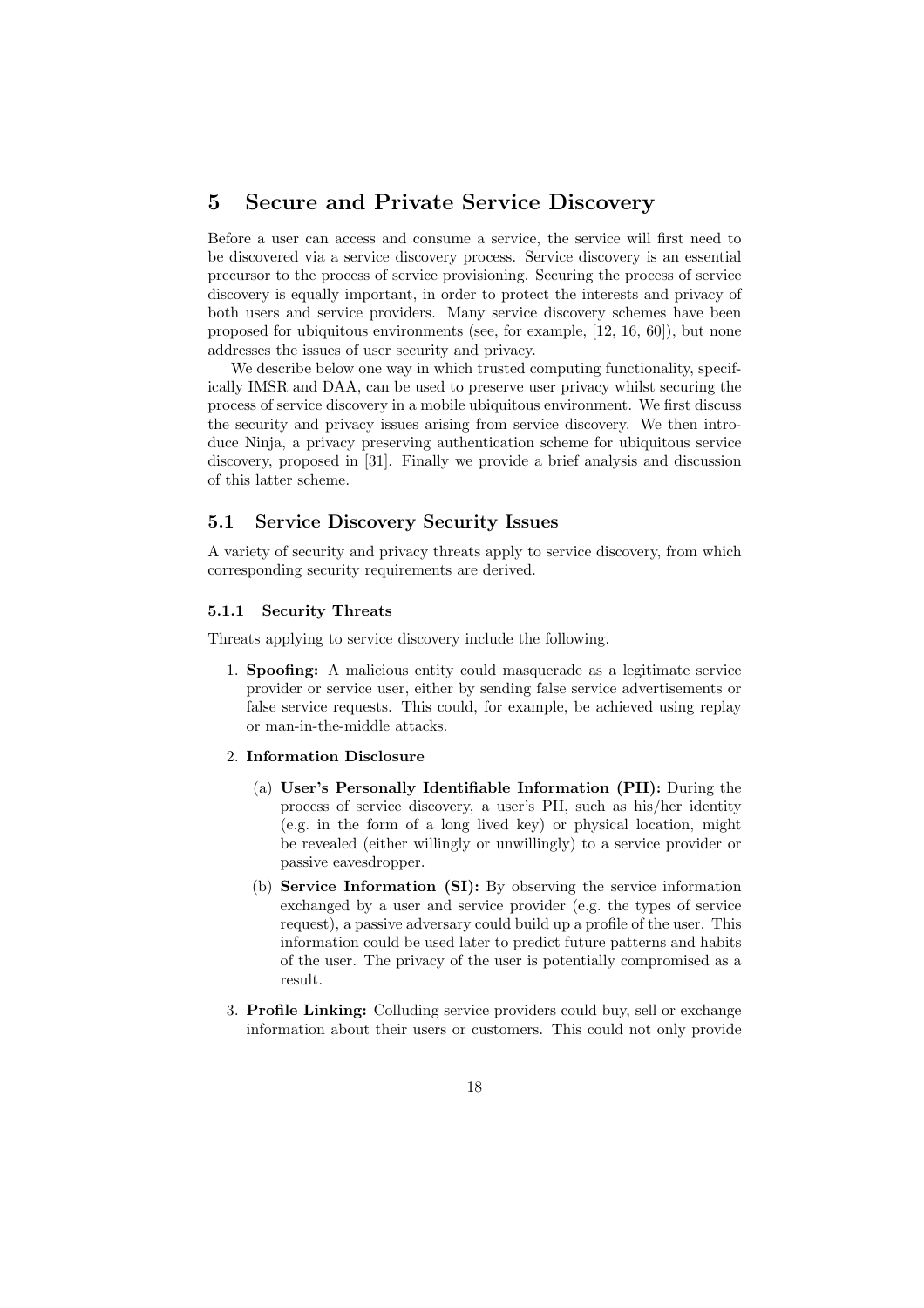service providers with monetary benefits, but also enhance their business intelligence and gain competitive advantage, e.g. if they are able to build more comprehensive user profiles (with or without user permission). Finally, the consequences for user privacy could be even more serious if a TTP colludes with service providers.

4. Encouragement of Rogue Behaviour: With the knowledge that privacy enhancing technologies are employed to protect their identities, users may be tempted to 'misbehave' or act maliciously, since it may be difficult or even impossible for service providers to determine who is misbehaving.

### 5.1.2 Security Requirements

From the above threat analysis, we derive the following corresponding security and privacy requirements:

- Mutual Authentication: This is one of the most important requirements because it can prevent spoofing (by either malicious users or malicious service providers). Any mutual authentication scheme should also be designed to prevent replay and man-in-the-middle attacks. To protect privacy, a user may want to remain anonymous to a service provider. So, instead of authenticating his/her identity to a service provider, the user may want to somehow prove or authenticate his/her 'trustworthiness' to the service provider.
- User Anonymity: Unique user identifying information (e.g. an identifier or a long lived key) should not be divulged to a service provider during service discovery. A user may interact with service providers using a pseudonym.
- Service Information Confidentiality: To further preserve the privacy of the user, service information originating from the user may be encrypted.
- Unlinkability: Colluding service providers should not be able to link the activities of a user. Similarly, when a TTP colludes with a service provider, they should not be able to correlate the actions of a particular user. In other words, it should be impossible for colluding service providers to tell if two sets of prior service transactions (made with different providers) involved the same or different user(s).
- Transaction Linkability/History: For billing or other purposes, it may be necessary for a service provider to maintain the transaction histories of its users. A service provider may thus need to be able to determine whether a particular user is a repeat user (and, if so, which one) or a first time user, whilst still being unable to determine the unique identity of the user. This is not always a requirement, and providing it may require user consent.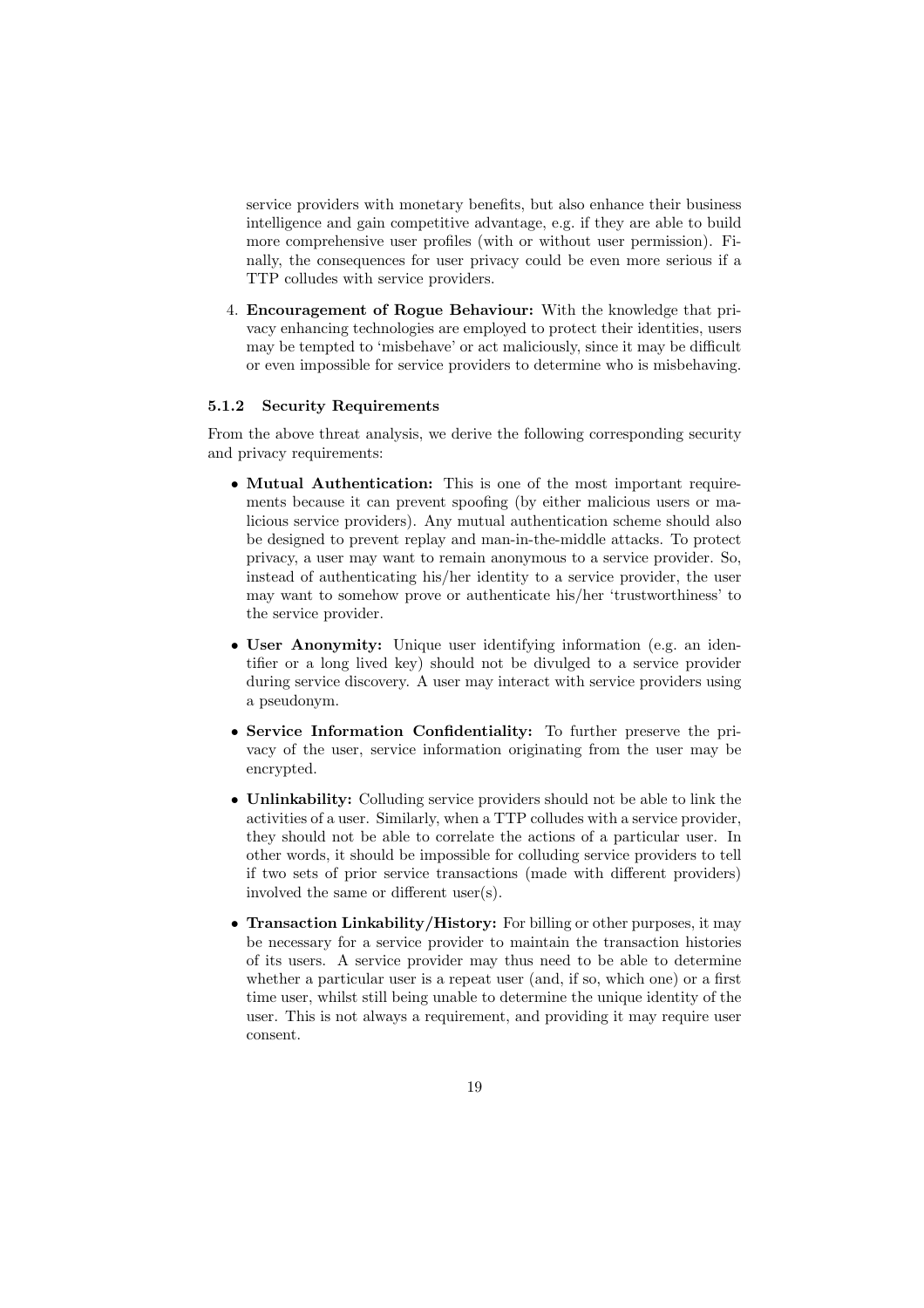• Rogue Blacklisting: Service providers should be able to identify and blacklist malicious and untrustworthy hosts.

# 5.1.3 The Security Challenges

A mutual authentication scheme meeting all the above requirements is therefore required. This is particularly challenging for several reasons. Conventional mutual authentication schemes normally require the user identity to be authenticated to a verifier. But, in this environment, user privacy is a priority, and so user anonymity is required during authentication. How then can we convince a service provider that an anonymous user is trustworthy? Also, if user anonymity is provided, can we detect malicious or illegitimate users? We are, in fact, trying to achieve security and privacy concurrently, whilst protecting the interests of both users and service providers. This challenge has been addressed by the scheme we describe immediately below.

# 5.2 The Ninja Authentication Scheme

To address the above challenge, Ninja, a privacy preserving authentication scheme for service discovery has been proposed [31]. This scheme uses two trusted computing functionalities, namely IMSR and DAA, and offers the following security and privacy properties: user anonymity, service information confidentiality and unlinkability.

The scheme has three phases (as shown in Figure 4). We briefly describe the workings of each phase. Full details of the protocol can be found in [31].



Figure 4: The Ninja Authentication Scheme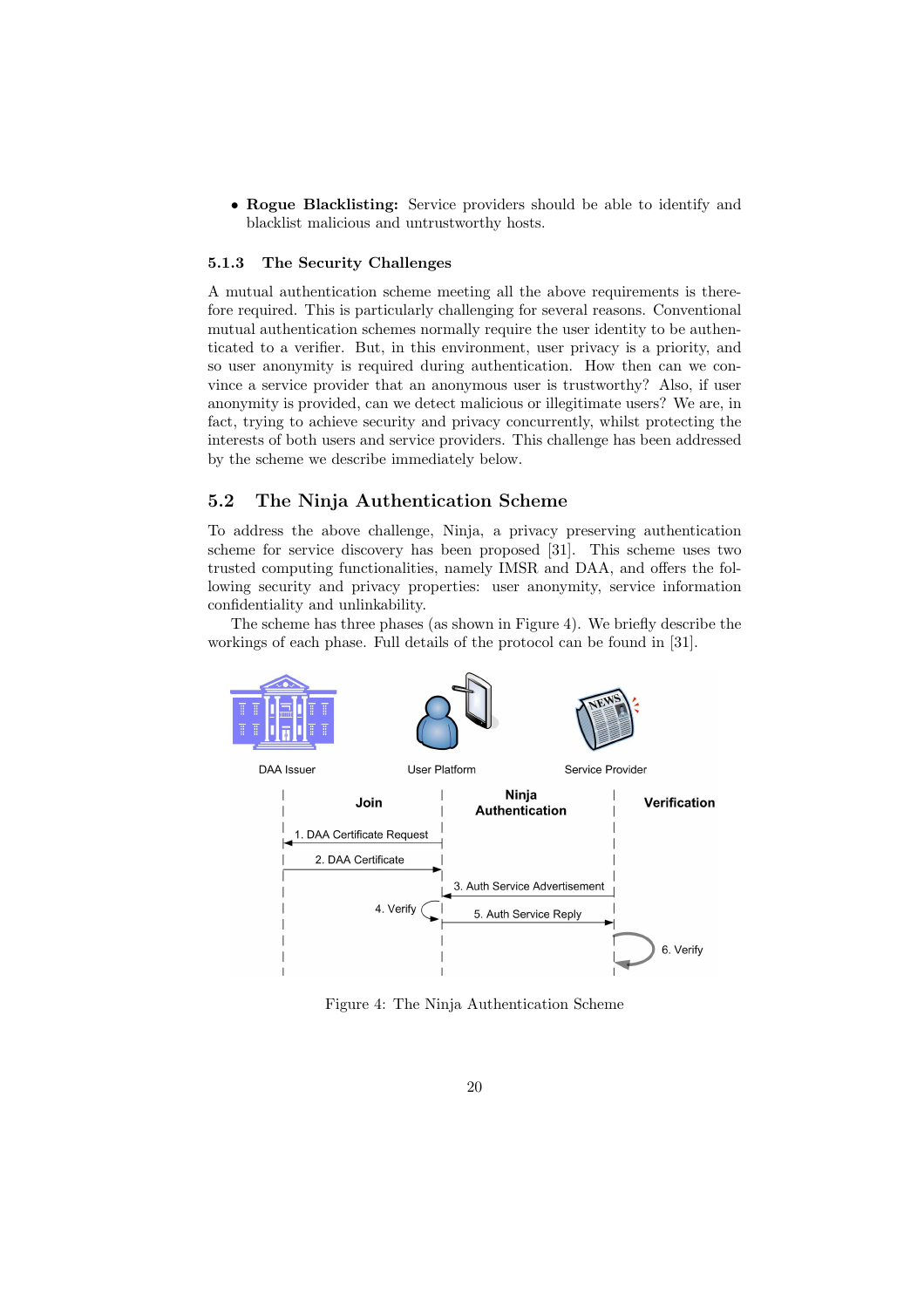**Join Phase** The *Join Phase* enables a platform to obtain a DAA Certificate from a DAA Issuer. At a later time the platform can use this DAA Certificate, in the mutual authentication phase, to anonymously authenticate itself to a service provider. As shown in Figure 4, the entities involved are the *Platform* and the DAA Issuer. Since the Join Phase is identical to the DAA Join Protocol specified in [8], we do not discuss it further here. Note that the Join Phase may have taken place before a device is shipped to the user.

Mutual Authentication Phase Service discovery typically involves the exchange of service advertisement and service reply messages between a user and service provider. To avoid increasing the communication overheads, the (privacy preserving) authentication mechanisms are incorporated into these service messages. In other words, service discovery and mutual authentication take place concurrently.

We now examine how the goal of mutual authentication is achieved through these service messages. As shown in Figure 4, the mutual authentication process is initiated by the service provider through an authenticated service advertisement message. In other words, the service provider sends a signed copy of its service advertisement to prospective users. Also sent in this message are the public key certificate of the service provider and the public Diffie-Hellman parameters which are used to established a shared secret with the user.

Suppose that a prospective user receives the above service advertisement (via his/her platform), and is interested in the advertised service. The user's platform then authenticates the service provider by verifying the signature on the advertisement. If the verification outcome is satisfactory, then, at this point, the service provider is authenticated to the user. Using the platform, and via a service reply message (as shown in step 5 of Figure 4), the user now anonymously authenticates itself (i.e. its trustworthiness) to the service provider using the following procedure.

- 1. It generates an AIK key pair.
- 2. It retrieves its integrity metrics and signs them using the private part of the AIK (generated in step 1).
- 3. It computes a DAA Signature on the public part of the AIK.
- 4. It generates its own Diffie-Hellman exponent and computes a shared key K.
- 5. It then constructs the service reply message, which includes the integrity metrics and corresponding signature, the public part of the AIK, and the DAA signature.
- 6. It encrypts the service reply message and computes a MAC on the encrypted service reply.
- 7. It then sends the service provider the encrypted service reply, the MAC, and the platform's public Diffie-Hellman value.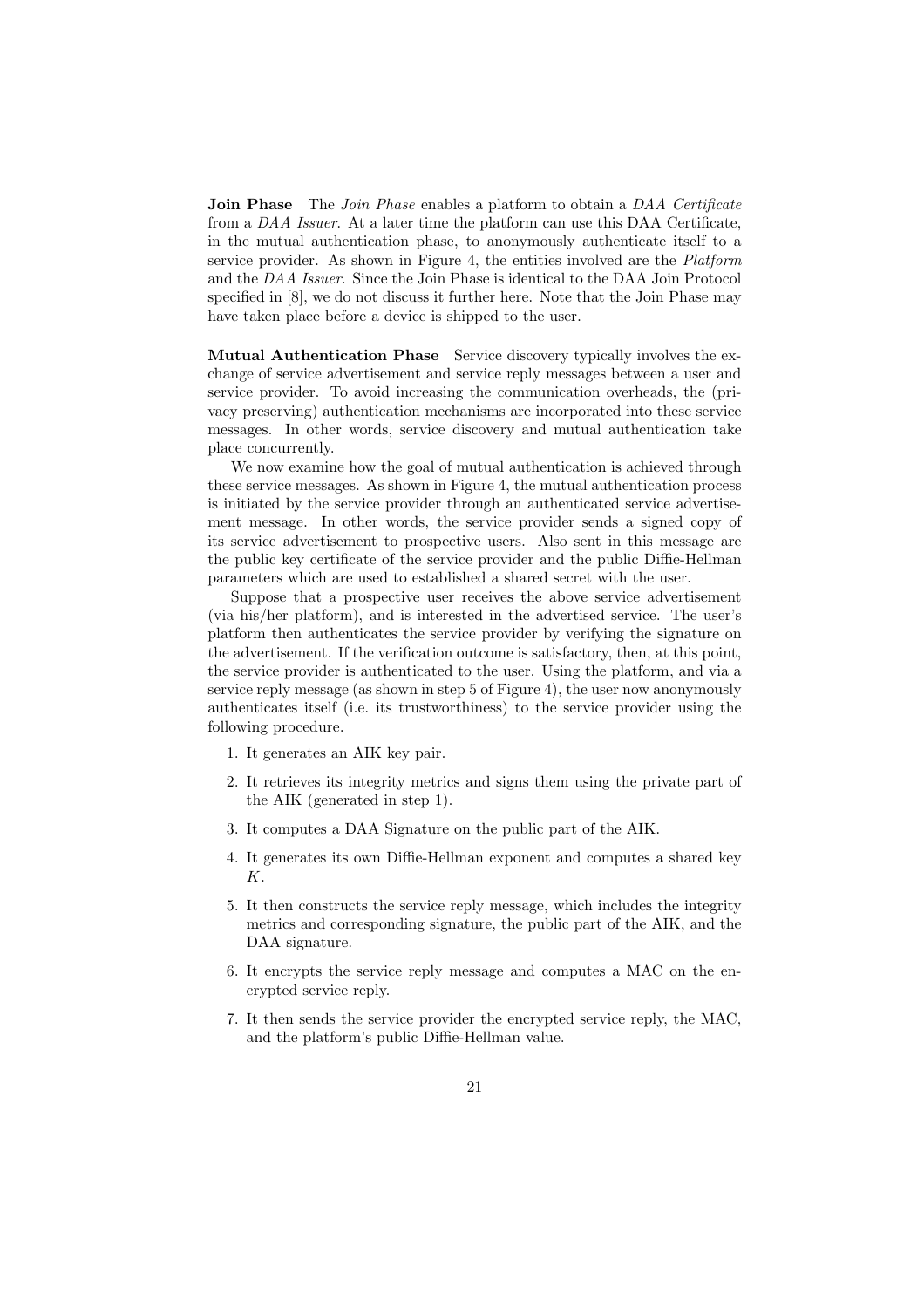Verification Phase On receiving a service reply message from a platform, the service provider SP performs the following steps to verify the platform's trustworthiness.

- 1. It computes the shared key  $K$ , and checks the integrity of the received message (i.e. it checks the MAC on the encrypted service reply).
- 2. Using K, it decrypts the encrypted service reply message.
- 3. From this, it obtains the DAA Signature. The service provider verifies this signature, and is thereby convinced that the platform possesses a legitimate DAA Certificate.
- 4. It also verifies the trustworthiness of the device (i.e. by verifying the signature on the integrity metrics and checking that these metrics correspond to a trusted software state).
- 5. If the service provider is satisfied with the integrity measurements, then the platform is authenticated to SP.

When being authenticated by another service provider, the user platform should generate a new AIK key pair, but only needs to repeat the mutual authentication phase, i.e. it does not need to perform the join phase again.

## 5.3 Analysis and Discussion

The Ninja authentication scheme meets all the security requirements identified above. A more detailed security analysis can be found in [31]. We conclude this section by briefly discussing why this scheme is appropriate for a mobile ubiquitous environment.

Firstly, as shown in Figure 4, mutual authentication between a service provider and user is achieved using a two-message exchange. This is particulary efficient in terms of communications overhead. The other advantage of Ninja is that, once a user has obtained a DAA Certificate from a DAA Issuer (which only needs to be done once), it is able to generate verifiable pseudonyms (i.e. the AIK key pairs) on its own, and interact with multiple service providers whilst protecting user privacy and preventing linking of transactions.

This scheme provides one example of how trusted computing can help provide security and privacy for the service discovery process. It remains of interest to consider what other approaches might be devised to achieve similar objectives — indeed, trusted computing has a very rich set of functionality, and it seems inevitable that any problem can be solved in a variety of ways.

# 6 Content Distribution Protection — Using Trusted Computing

We next consider how trusted computing can help provide content protection in a mobile distributed environment. In particular we consider an example of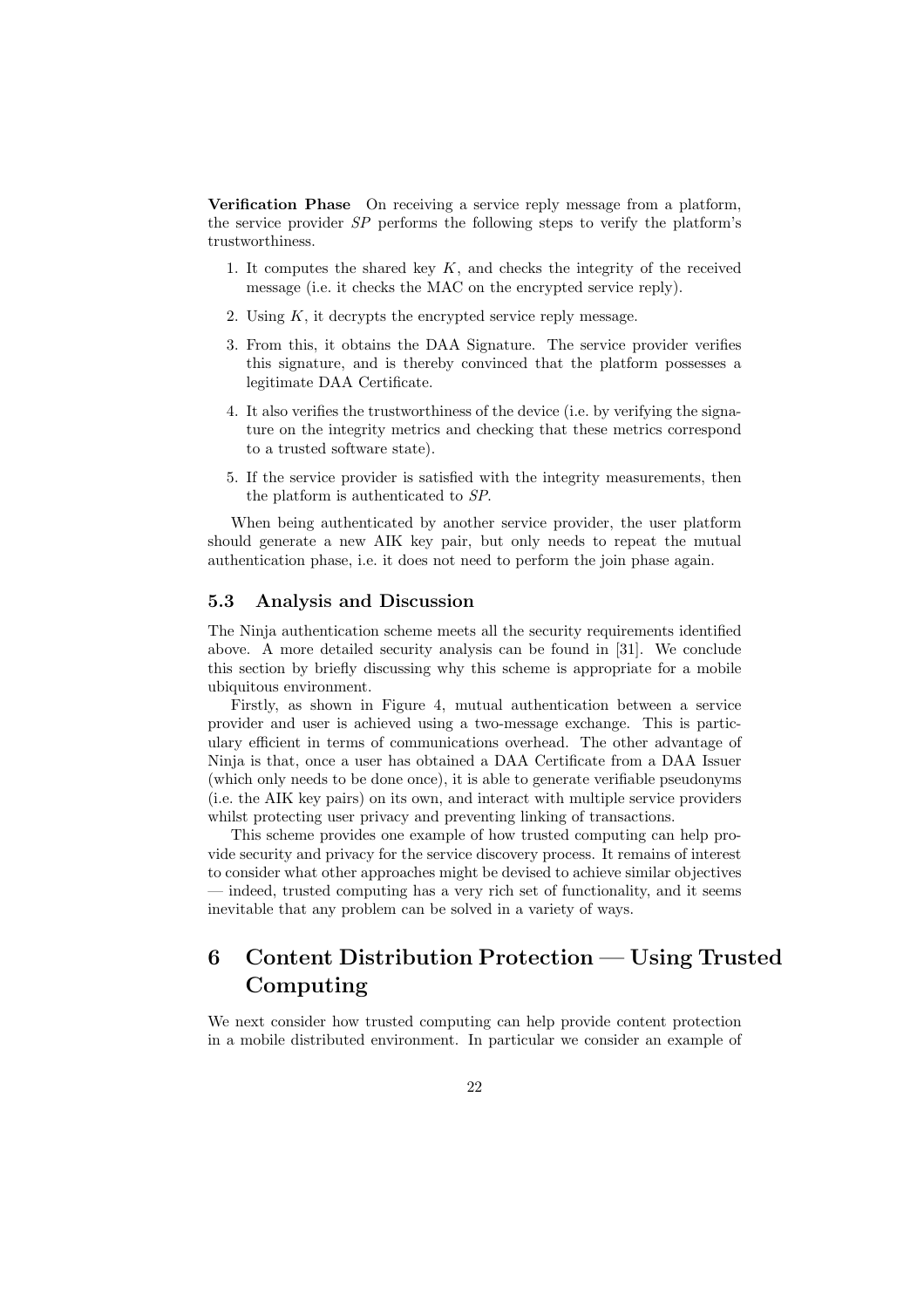a trusted computing based anonymous watermarking scheme for content distribution, proposed in [32]. As discussed in section 2.2, one of the key motivations for the design of this scheme was to reduce reliance on an online Trusted Third Party (TTP). This is fundamentally important because an online TTP may not always be available in a mobile ubiquitous environment.

We begin with a review of the content distribution protection security issues affecting content consumers and content providers. We then go on to describe the operation of the scheme in greater detail, followed by a brief analysis.

# 6.1 Content Distribution Protection Security Issues

We start by examining the security issues arising from content distribution protection.

# 6.1.1 A CDP Threat Model

Potential security threats to content consumers (referred to below as 'buyers') and content providers include the following.

- 1. Illegal Content Distribution: A malicious user might distribute content without authorisation from the content owner (the content may have earlier been legally purchased from a content provider). This could result in the content being used by others without the appropriate payment being made to the content provider. This translates to a potential loss of revenue for the content provider.
- 2. Framing: To deter unauthorised content distribution, the content provider can use a digital watermarking scheme, where a unique seller-generated watermark is embedded into every piece of content purchased by the buyer. Such a scheme, however, does not prevent an honest buyer from being falsely accused (framed) of unauthorised content distribution. This is a problem if there is no way for the buyer to challenge the decision and prove his/her innocence.
- 3. Information Disclosure
	- Buyer's Personally Identifiable Information (PII): During the process of content purchase, a buyer's PII, such as his/her identity or physical location, might be revealed (either willingly or unwillingly) to a content provider or passive eavesdropper.
	- Content Information: By observing the type of content that a buyer purchases, a passive adversary might gradually build up a profile of the buyer. This information may later be used to infer or predict future patterns and habits of the buyer. The privacy of the buyer is potentially compromised as a result.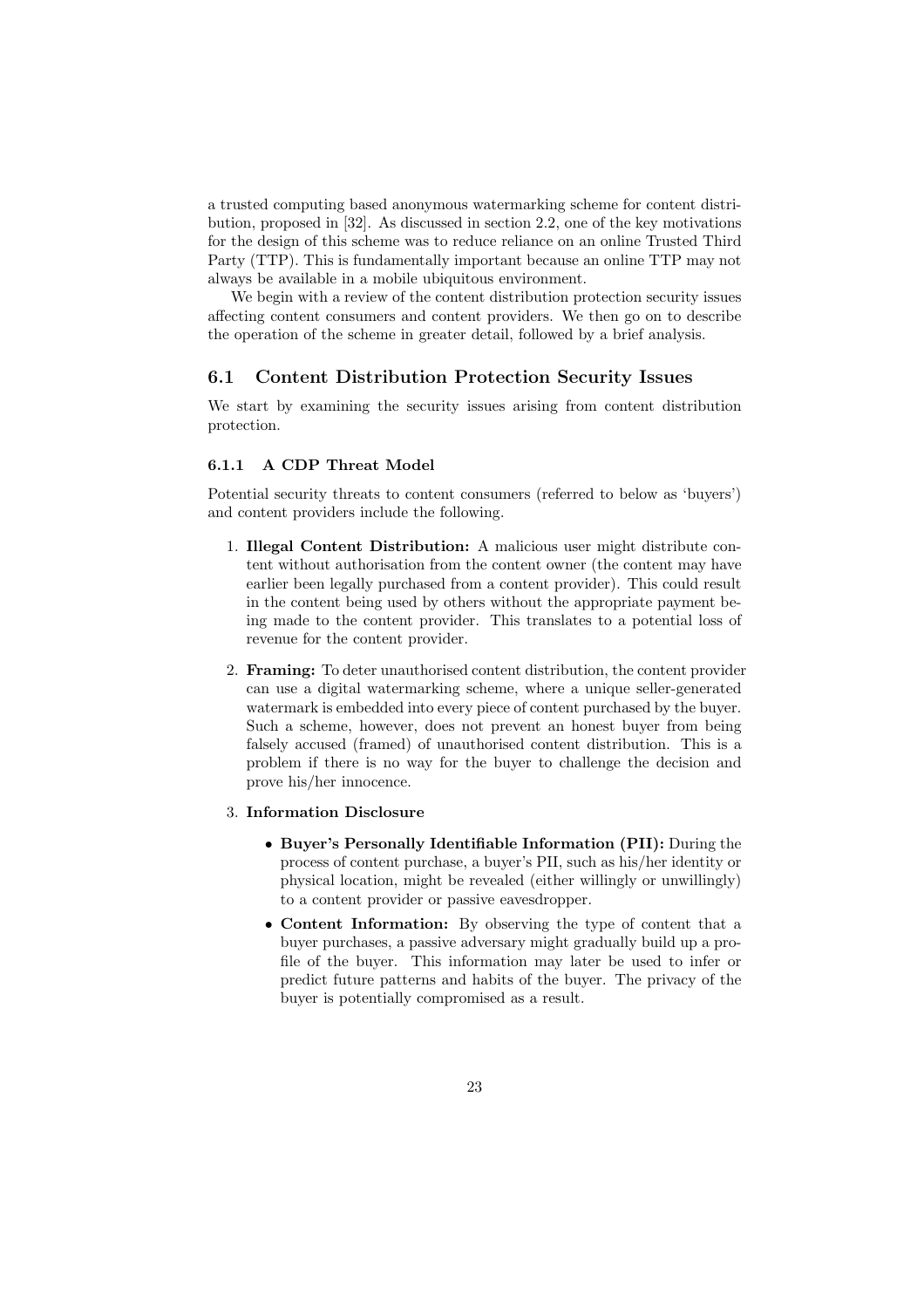4. Profile Linking: Colluding content providers might buy, sell or exchange information about their clients. Such collusion could not only provide content providers with monetary benefits, but also enhance their business intelligence as they are able to build a more comprehensive profile of their customers. With the aid of a TTP, buyers can employ privacy enhancing mechanisms to protect their identity when they interact with content providers. The consequences for buyer privacy could be even more serious if such a TTP decides to collude with content providers.

### 6.1.2 CDP Security Requirements

We can derive a corresponding set of security requirements from the above list of threats.

- 1. Framing Resistance: It should not be possible for the content provider to falsely accuse an honest buyer of unauthorised content distribution.
- 2. User Anonymity: Unique identifying information for a buyer (such as a long lived key) should not be divulged to a content provider during the content purchasing process. A buyer may interact with content providers using pseudonyms.
- 3. Content Information Confidentiality: Eavesdroppers on the communications between a buyer and content provider should not be able to determine the type of content that is being purchased by the buyer.
- 4. Unlinkability: Colluding content providers should not be able to link the activities of the same buyer. Similarly, when a TTP colludes with a content provider, they should not be able to correlate the actions of a particular buyer. In other words, it should be impossible for colluding content providers to tell if two sets of prior content purchase transactions (made with different providers) have originated from the same or different buyers.
- 5. Transaction History: For billing or other purposes (e.g. loyalty rewards), it may be necessary for a content provider to maintain the transaction histories of its buyers. That is, a content provider may need to be able to identify whether a particular buyer is a repeat buyer (and, if so, which one) or a first time buyer, whilst still being unable to determine the unique identity of the buyer.
- 6. Blacklisting of Rogue Buyers: In the event that illegal copies of copyrighted content are found (e.g. on the Internet), content providers should be able to blacklist the buyers that purchased these copies of the content.

# 6.2 The Watermarking Scheme

We now present the anonymous content distribution protection watermarking scheme given in [32]. This scheme is designed to enable a buyer to anonymously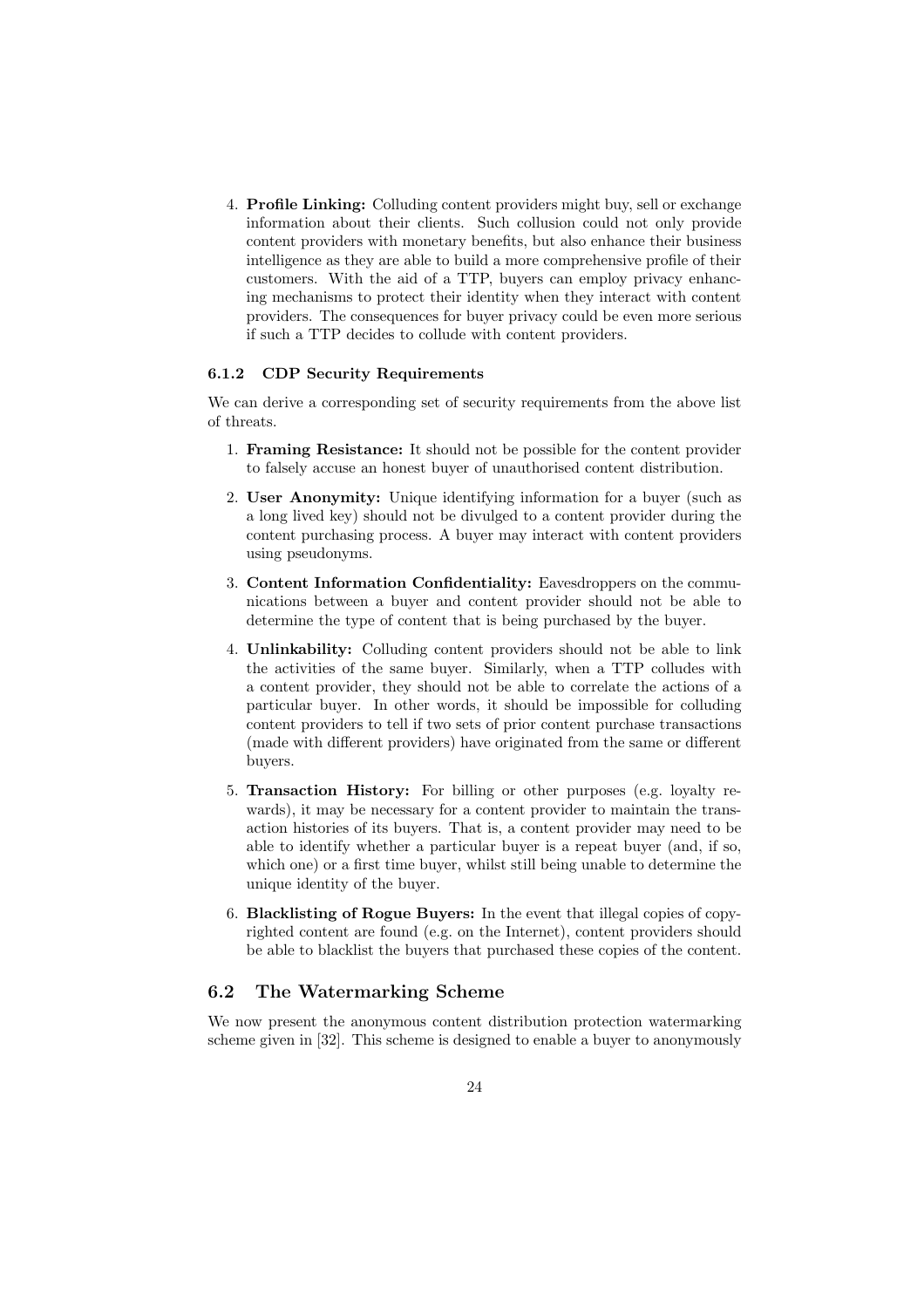purchase digital content, whilst allowing a seller to blacklist any buyer platforms that are distributing content illegally. Using the IMSR and DAA TC functionality, the scheme also allows a buyer to generate verifiable pseudonyms, and to convince a content provider that the buyer generated watermark is well formed, without the involvement of a TTP. The scheme is also designed to meet all the security requirements set out in section 6.1.

First, we introduce the entities participating in the protocol. Next, we state the assumptions upon which the scheme is based. Finally, we describe the operation of the scheme.

#### 6.2.1 The Entities

The entities participating in the scheme are:

- the **buyer** of digital content (e.g. music, video, podcasts, etc.);
- the **platform**, consisting of the TPM and its host the platform is also the device which a content buyer will use to interact with other entities;
- the **seller** (also referred to as the content provider) of digital content;
- the **DAA** Issuer, i.e. the authority that issues DAA Certificates to legitimate platforms.

### 6.2.2 Assumptions

The correct working of scheme relies upon a number of assumptions.

- Using an out of band mechanism, such as the one given in [19]), the content buyer is already authenticated to the platform that is used for the CDP watermarking scheme. The buyer and the platform will collectively be referred to as the Buyer Platform.
- The device/platform running the CDP scheme is equipped with TCG functionality conforming to v1.2 of the TCG specifications [55] (see Section 3).
- The parties involved have agreed on the use of a homomorphic encryption algorithm  $Enc_K(\cdot)$  (e.g. the Paillier probabilistic encryption scheme [42] that is homomorphic with respect to addition).
- The embedding operation ⊗ (as used to embed a watermark in a piece of content) is public knowledge, and the security of the embedding relies on the key used to embed the watermark  $W$ . (In this case the key is a random permutation  $\rho$ ). In addition, the watermark W embedded with ⊗ is collusion resistant, which means that it is computationally infeasible for the attackers to remove  $W$  by comparing different copies of the content.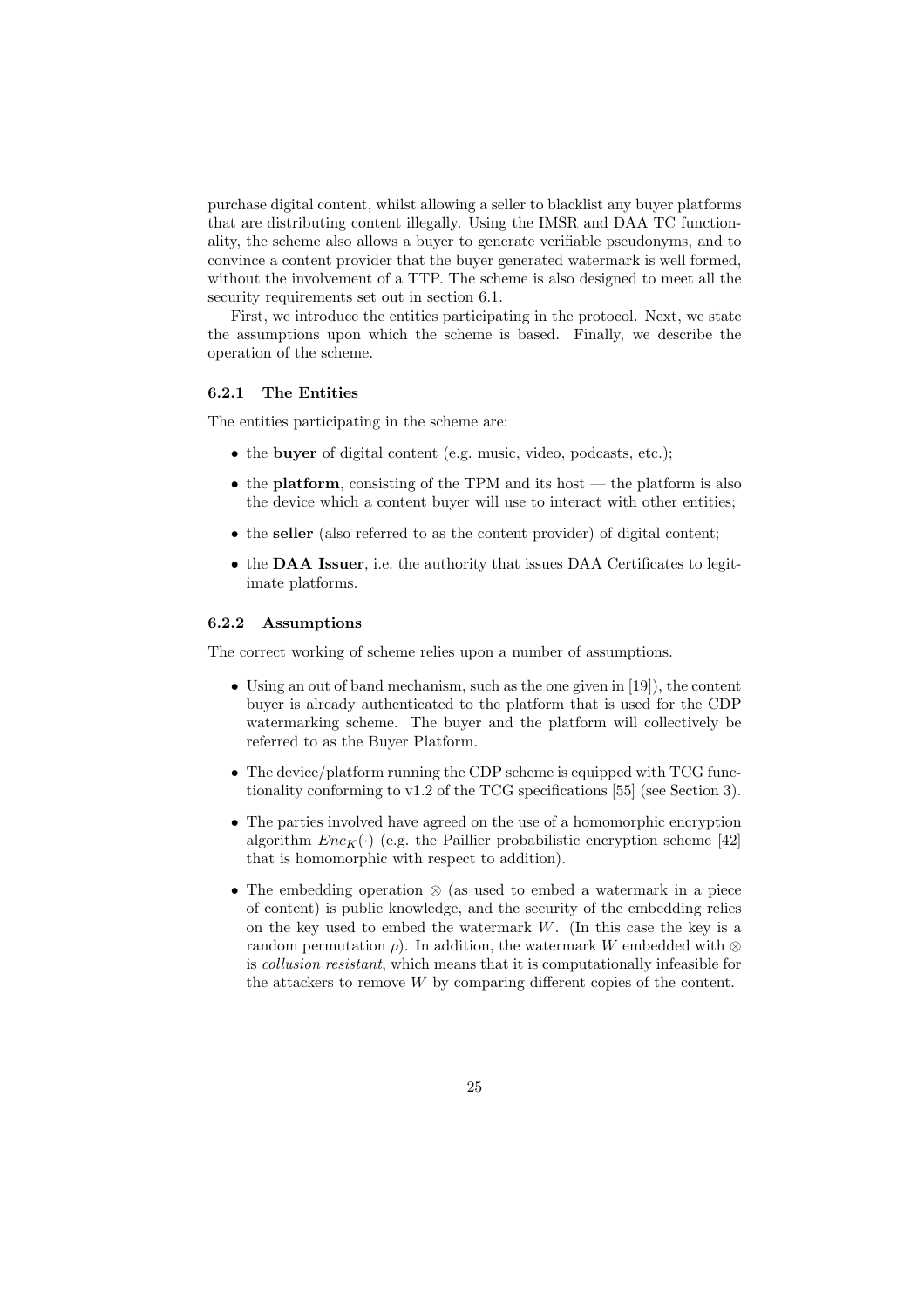Table 1: Notation

| <i>Notation</i>        | Description                                               |
|------------------------|-----------------------------------------------------------|
| BP                     | The Buyer Platform                                        |
| S                      | The Seller or Content Provider                            |
| DI                     | The DAA Issuer                                            |
| f                      | A DAA secret value generated by the TPM                   |
| ID <sub>A</sub>        | The identity of a principal, A                            |
| $(EK_{pk}, EK_{sk})$   | The pair of Public and Private Endorsement Keys           |
| $(AIK_{pk}, AIK_{sk})$ | A pair of Public and Private Attestation Identity Keys    |
|                        | Watermarked Content                                       |
| $X \otimes W$          | Embed W into X with the embedding operation, $\otimes$    |
| $\rho$                 | A random permutation function                             |
| H                      | A cryptographic hash-function                             |
| $Enc_K(M)$             | The encryption of a message, $M$ , using the key $K$      |
| $Dec_K(M)$             | The decryption of a message, $M$ , using the key $K$      |
| $Sig_K(M)$             | A signature on a message, $M$ , created using the key $K$ |

# 6.2.3 The Scheme

Before describing the scheme, it is first necessary to introduce some notation (see Table 1).

The CDP watermarking scheme involves three distinct phases (as shown in Figure 5), namely, the Join Phase, the Watermarking Phase, and the Content Acquisition Phase. We now describe each phase in greater detail.



Figure 5: An Anonymous Watermarking Scheme using Trusted Computing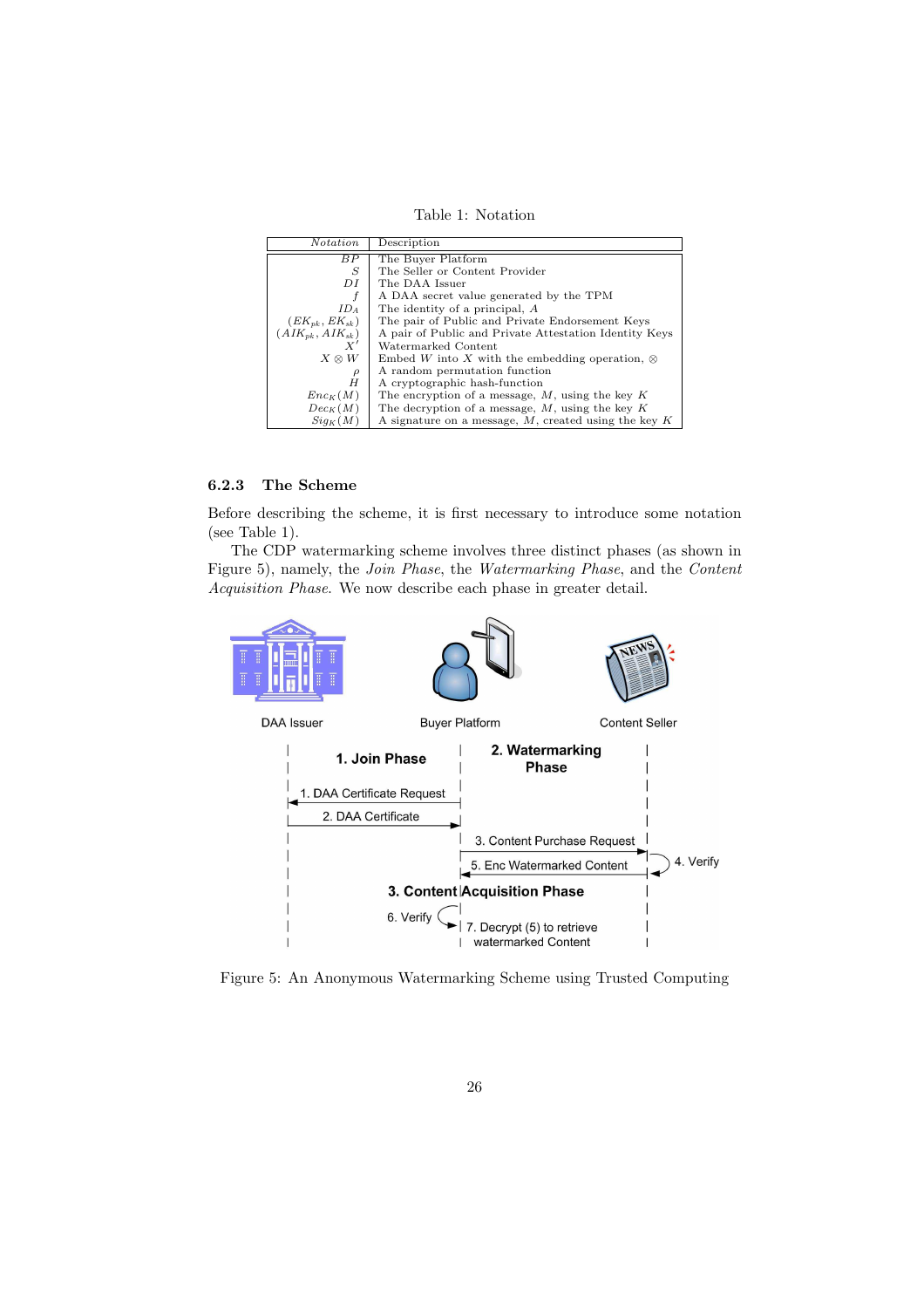**Join Phase** The objective of the *Join Phase* is for a buyer platform to obtain a DAA Certificate from a DAA Issuer. Since the Join Phase of the scheme is identical to the DAA Join Protocol of section 3.2, we do not describe the sequence of Join Phase steps. Note that the Join Phase may have taken place before a device is shipped to the content buyer.

Watermarking Phase The aim of this phase is for a buyer to contribute a watermark, and for the seller to embed the buyer's watermark into a piece of proprietary content. The entities involved in this phase are the Buyer Platform, BP and the Seller, S. The sequence of events is as follows:

- 1. BP generates a watermark, W, using the watermark generation function of a reliable watermarking algorithm (e.g. the spread spectrum watermarking algorithm given in [14]).
- 2. BP generates an encryption key pair  $(BEK_{nk}, BEK_{sk})$ , and encrypts the watermark,  $W$ , using  $BEK_{pk}$ , to create:

$$
Enc_{BEK_{PK}}(W).
$$

3. BP (i.e. the TPM) generates a non-migratable signing key pair  $(BSK_{pk}, BSK_{sk})$ . BP then signs the encrypted watermark,  $Enc_{BEK_{nk}}(W)$  (from step 2), and  $BEK_{pk}$ , to obtain:

$$
Sig_{BSK_{sk}}(Enc_{BEK_{pk}}(W), BEK_{pk}).
$$

- 4. BP generates an AIK key pair,  $(AIK_{pk}, AIK_{sk}).$
- 5. BP retrieves the Stored Measurement Log (SML), and the corresponding Platform Configuration Register (PCR) values. BP then signs the PCR values using  $AIK_{sk}$  (from step 4):

$$
Sig_{AIK_{sk}}(PCR).
$$

The SML and PCR values provide evidence that a particular watermarking algorithm was used (by the buyer) to generate the watermark.

- 6. BP computes  $\zeta = H(ID_S)$ . It then creates a pseudonym,  $N_v = \zeta^f$  (where f is the DAA Secret generated during the join phase) for use when interacting with the seller.
- 7. To prove (to the seller) that the AIK (from step 4) originates from a genuine TPM, the platform DAA-Signs  $AIK_{pk}$  using f, the DAA Certificate, and the other public parameters of the system. The output of DAA Sign is the DAA Signature,  $\sigma$  (which also includes  $\zeta$  and  $N_v$ ).
- 8. To prove that BSK originates from the TPM, BP signs (certifies)  $BSK_{pk}$ using  $AIK_{sk}$ :

$$
Sig_{AIK_{sk}}(BSK_{pk}).
$$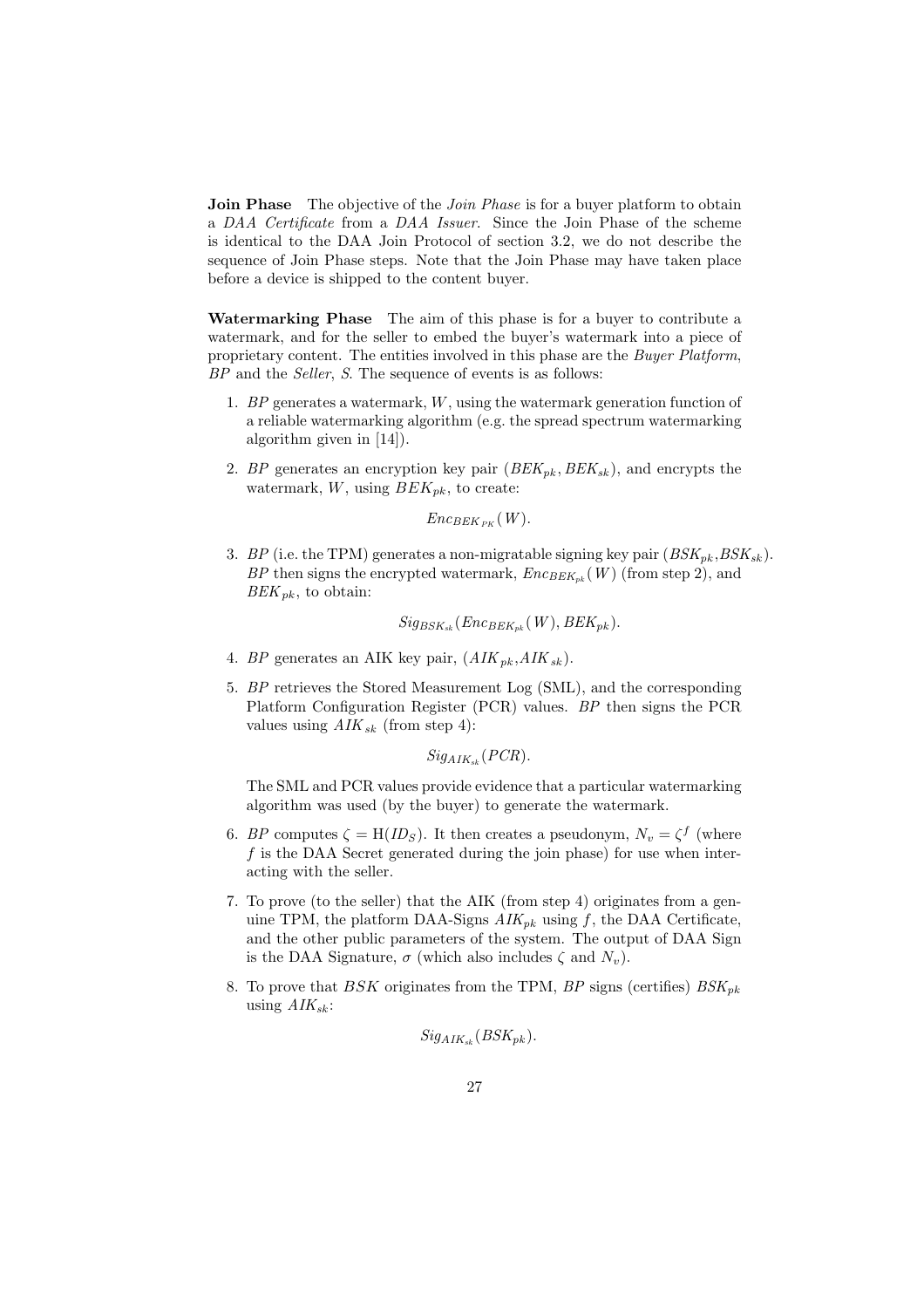9. BP sends the following to the Seller:

 $BP \rightarrow S: Enc_{BEK_{pk}}(W), AIK_{pk}, BSK_{pk}, BEK_{pk},$  $\sigma$ ,  $Sig_{BSK_{sk}}$  (Enc<sub>BEK<sub>pk</sub> (W), BEK<sub>pk</sub>),</sub>  $Sig_{AIK_{sk}}(BSK_{pk}), SML, Sig_{AIK_{sk}}(PCR).$ 

On receiving the last message from the buyer, and, to subsequently incorporate the buyer's watermark into a piece of content, the seller S performs the following steps:

- 1. Verifies the DAA Signature,  $\sigma$ , and is thus convinced that:
	- BP is in possession of a legitimate DAA Certificate from a specific DAA Issuer, which implies that a genuine TPM is contained in BP.
	- $AIK_{pk}$  was signed using  $BP$ 's DAA Secret, f. Even though the value of  $f$  is never revealed to the seller, the seller knows that the value is related to the one in the DAA Certificate.
- 2. Examines the integrity measurements of the buyer platform. This is achieved by recursively hashing the values in the SML, and then comparing the result with the corresponding PCR values. If the outcome is satisfactory, the seller is convinced that a reliable watermarking algorithm was used by the buyer platform to generate its watermark, W.
- 3. Verifies  $Sig_{AIK_{ck}}(BSK_{pk})$ .
- 4. Verifies  $Sig_{BSK_{sk}}(Enc_{BEK_{pk}}(W), BEK_{pk})$ .
- 5. Generates a seller watermark, V , and then embeds it into the Content,  $X$ , to create:

$$
X'=X\otimes V.
$$

6. Encrypts  $X'$  (from step 3) using  $BEK_{pk}$  to obtain:

$$
E(X') = Enc_{BEK_{pk}}(X').
$$

- 7. Permutes  $Enc_{BEK_{nk}}(W)$  (received from buyer) to obtain  $E(\rho W)$ .
- 8. The permuted watermark is then embedded into  $X'$  as follows:

$$
E(X' \otimes \rho W) = E(X') \otimes E(\rho W),
$$

which follows because of the homomorphic property of the encryption algorithm.

9. The encrypted, watermarked content is then sent back to the buyer.

$$
S \to BP : E(X' \otimes \rho W).
$$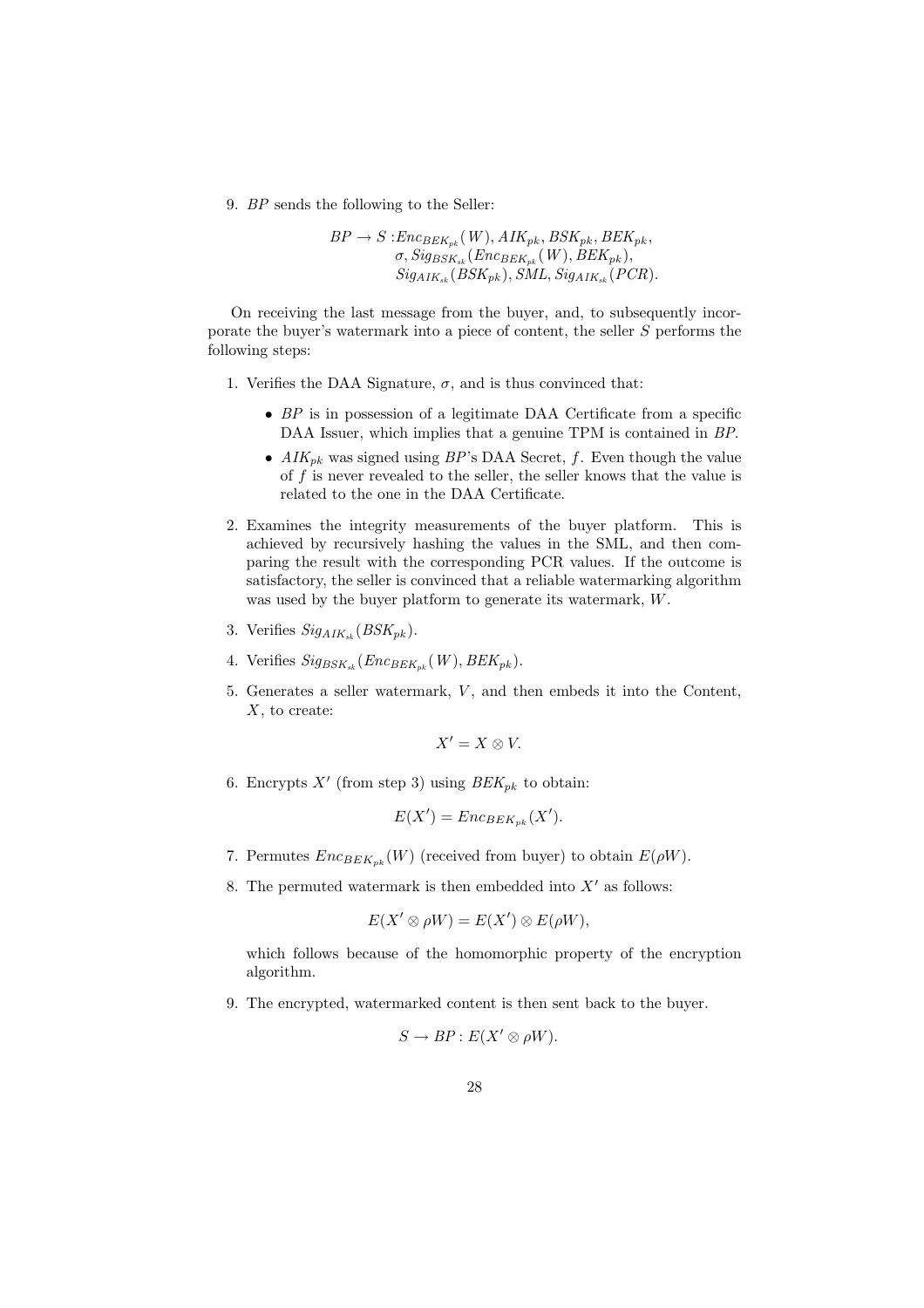Content Acquisition Phase When the buyer receives the encrypted, watermarked content,  $E(X' \otimes \rho W)$ , from the seller, the buyer decrypts it using  $BEK_{sk}$ , to retrieve the watermarked content:

$$
(X' \otimes \rho W).
$$

The watermarked content is now ready for consumption (e.g. viewing or listening) by the buyer.

# 6.3 Analysis and Discussion

The watermarking scheme presented here meets all the security requirements identified earlier in section 6.1. The interested reader is referred to [32] for a more detailed security analysis. This watermarking scheme is suitable for use in a mobile ubiquitous environment for the following reasons.

Firstly, as mentioned in section 2.2, having access to an online TTP may not be feasible in such an environment. To protect privacy, and using DAA, a buyer only has to interact with the DAA Issuer (the online TTP here) once, and he/she can subsequently generate verifiable pseudonyms on his/her own and interact with buyers.

Secondly, the scheme is extremely efficient in terms of communications overhead, because only two messages need to be exchanged between the content buyer and a seller. In a mobile environment, where users are predominantly using resource constrained devices, communications efficiency is an important feature.

### 6.4 The Future

We have presented just one example of a scheme exploiting the features offered by trusted computing for the purpose of protecting content distributed to mobile devices. If trusted computing functionality becomes as widespread as is commonly expected, then a variety of other such schemes are likely to be proposed. This appears to be an area of considerable promise for future research and exploitation.

# 7 Concluding Remarks

We have considered three ways in which trusted computing can help to address some of the most pressing security and privacy issues arising in future mobile ubiquitous networks. However, there are doubtless many other ways in which trusted computing can be exploited to help provide security for future mobile networks. If trusted computing technology becomes as ubiquitous as is envisaged by the technology's developers, then this is clearly an area of huge importance for the future. TPMs are already present in very large numbers of PCs on sale today, and it seems only a matter of time before similar functionality spreads to a wide range of mobile computing devices.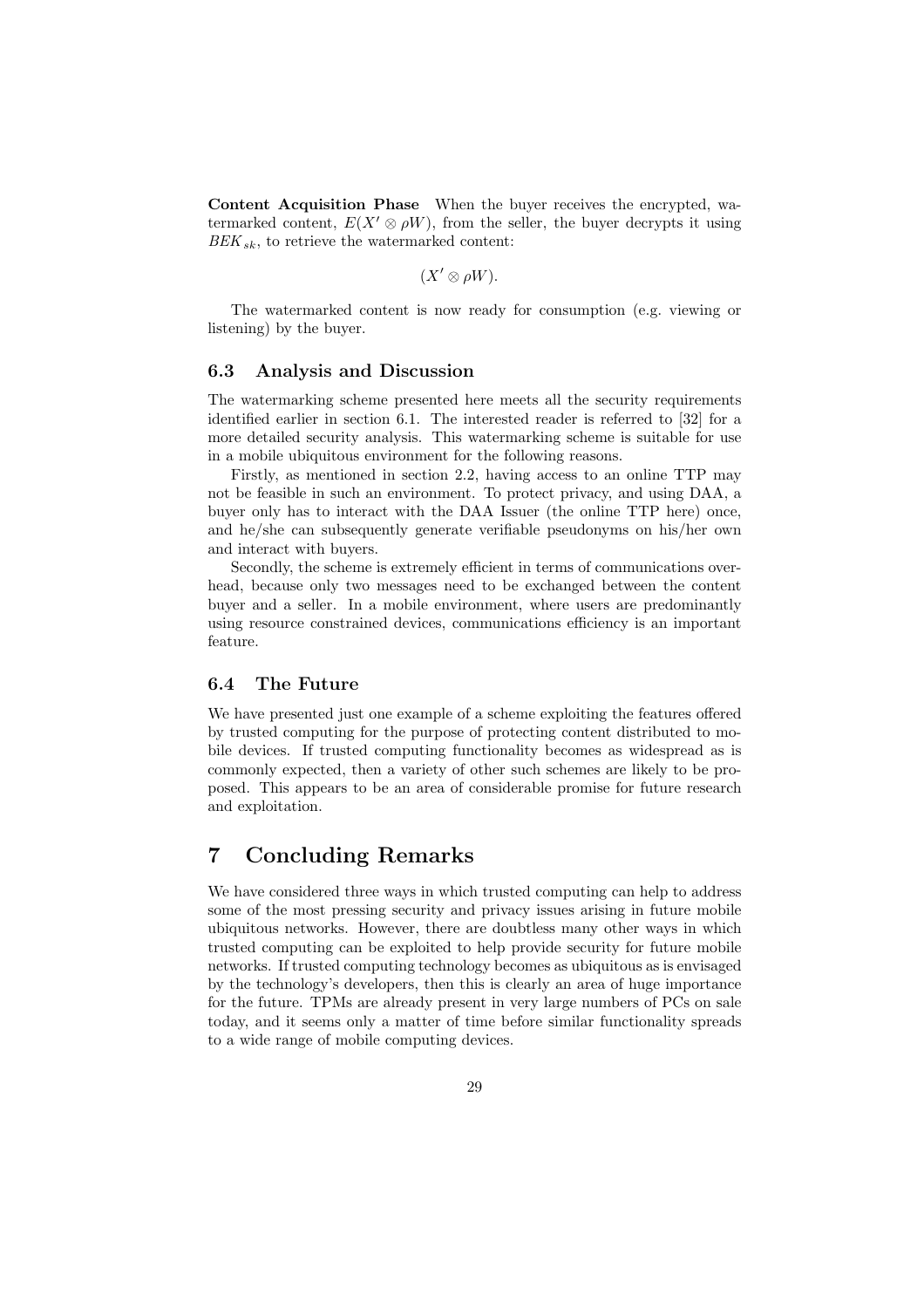Other work on exploiting trusted computing functionality to provide security in mobile ubiquitous computing environments is already emerging. The work of Balfe, Lakhani and Paterson [4, 5] on using trusted computing to provide stable addresses in a peer-to-peer environment, and hence avoid Sybil attacks, has already been mentioned in section 1. The use of trusted computing's attestation mechanisms to detect node compromise in wireless sensor networks [29] has been proposed by Krauß, Stumpf and Eckrt. Other relevant work includes the efforts of the Mobile Phone Working Group of the TCG, as outlined in [17], the work of Kinateder and Pearson on using trusted computing to support a distributed reputation system [28], the use of trusted computing for securing the access, distribution and storage of confidential documents in a networked enterprise environments for mobile workers [51], as proposed by Seving, Strasser and Basin, and the possible use of trusted computing functionality to provide greater security for end nodes in peer-to-peer networks, as discussed by Schechter, Greenstadt and Smith [49].

Like any other technological innovation, trusted computing is no silver bullet. The technology is still evolving, and open issues remain. One such issue, highlighted by McCune *et al.* [33], is the *turtle problem*, i.e. the problem of establishing the first point of trust for the purpose of user based attestation in a network environment. Another area of considerable recent interest involves possible means of generalising the attestation mechanism, which is seen by many as too coarse and difficult to manage. Such work includes Shi et al.'s fine-grained code attestation [52], and property-based attestation [26, 47].

One technology likely to be fundamental to the deployment of trusted computing in general purpose computing platforms is virtualisation. This technology provides the ability to run multiple 'virtual machines' (VMs) on one physical platform, managed by a 'hypervisor' or Virtual Machine Monitor (VMM). Each virtual machine hosts a self-contained operating system or task-specific software. The VMs are isolated from each other, and one VM cannot access memory space allocated to another VM — the VMM ensures this with assistance from hardware enhancements. For example, Intel's LaGrande technology [24] provides hardware support enabling the creation of secure (and measurable) compartments for virtual machines. Virtualisation can be used to enhance the security properties of a trusted platform — for example, Haldar et al. [26] have proposed methods for extending platform integrity measuring to virtual machines.

Indeed, trusted computing could become a ubiquitous security infrastructure, used routinely in the provision of almost every security service — indeed, this would appear to be part of the vision of the TCG (see, for example, [45]). It therefore would seem prudent to further explore ways in which such technology can be exploited to solve some of the most difficult problems facing users and designers of ubiquitous computing systems, not least such issues as user privacy and trust establishment.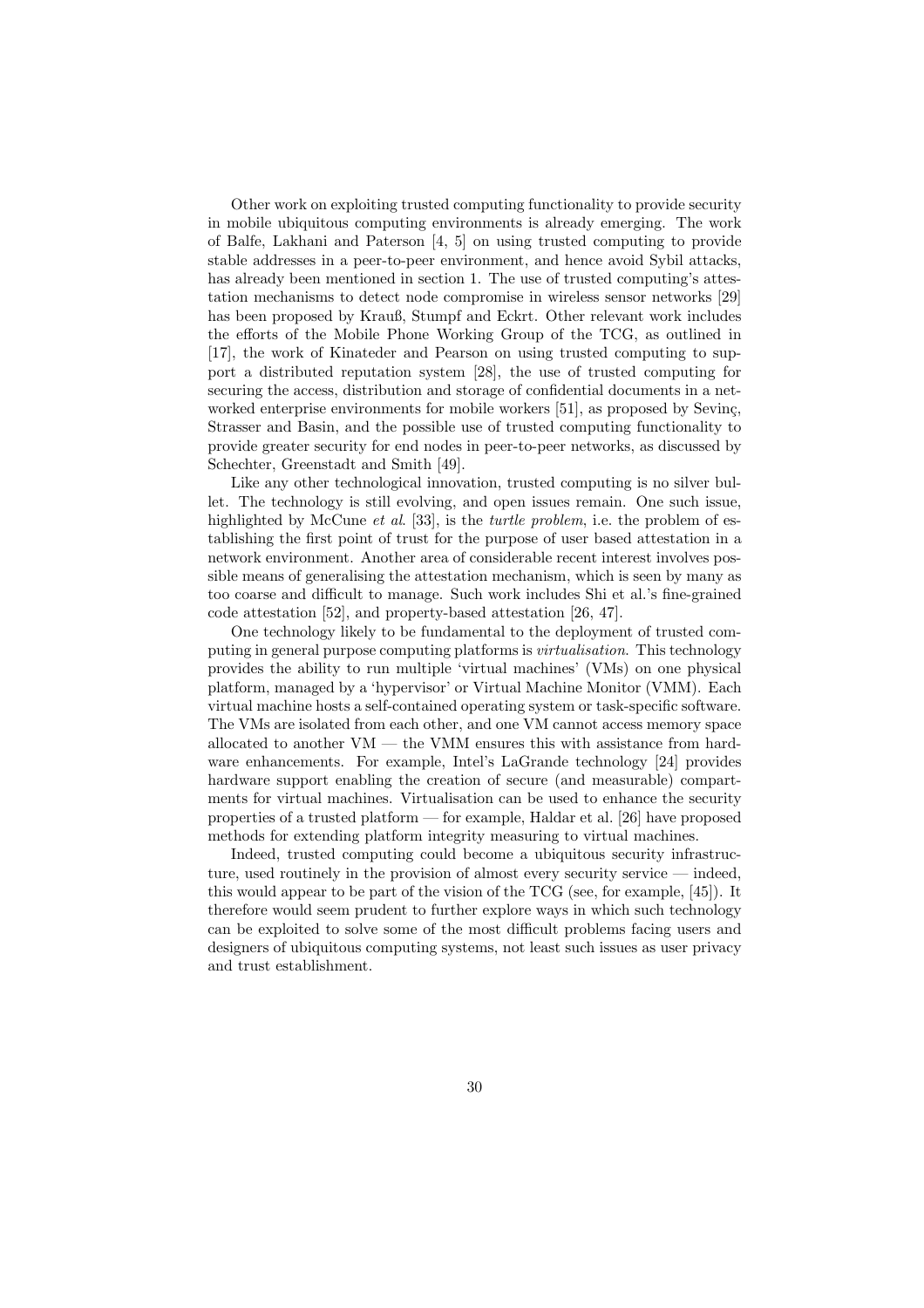# Acknowledgements

The work reported in this chapter has formed part of the Ubiquitous Services Core Research Programme of the Virtual Centre of Excellence in Mobile & Personal Communications, Mobile VCE, www.mobilevce.com. This research has been funded by the DTI-led Technology Programme and by the Industrial Companies who are Members of Mobile VCE. Fully detailed technical reports on this research are available to Industrial Members of Mobile VCE.

# References

- [1] R. Anderson. Cryptography and competition policy: Issues with 'trusted computing'. In Proceedings of the 22nd annual symposium on Principles of Distributed Computing (PODC '03), Boston, Massachusetts, US, July 13–16, 2003, pages 3–10. ACM Press, 2003.
- [2] R. C. Atkinson, J. Irvine, J. Dunlop, and S. Vadagama. The personal distributed environment. IEEE Wireless Communications, 14(2):62-69, April 2007.
- [3] B. Balacheff, L. Chen, S. Pearson, D. Plaquin, and G. Proudler. Trusted Computing Platforms: TCPA Technology in Context. Prentice Hall PTR, Upper Saddle River, New Jersey, 2003.
- [4] S. Balfe, A. D. Lakhani, and K. G. Paterson. Securing peer-to-peer networks using trusted computing. In C. J. Mitchell, editor, Trusted Computing, chapter 10, pages 271–298. IEE Press, London, 2005.
- [5] S. Balfe, A. D. Lakhani, and K. G. Paterson. Trusted computing: Providing security for peer-to-peer networks. In Proceedings of the Fifth International Conference on Peer-to-Peer Computing (P2P '05), Konstanz, Germany, August 31–September 2, 2005, pages 117–124. IEEE Computer Society, Aug-Sep 2005.
- [6] F. Bao and R. H. Deng. Privacy protection for transactions of digital goods. In S. Qing, T. Okamoto, and J. Zhou, editors, Third International Conference on Information and Communications Security (ICICS 2001), Xian, China, November 13–16, 2001. Proceedings, volume 2229 of Lecture Notes in Computer Science, pages 202–213. Springer-Verlag, Berlin, 2001.
- [7] B. Berendt, O. Günther, and S. Spiekermann. Privacy in e-commerce: Stated preferences vs. actual behavior. Communications of the ACM, 48(4):101–106, 2005.
- [8] E. Brickell, J. Camenisch, and L. Chen. Direct anonymous attestation. In Proceedings of the 11th ACM Conference on Computer and Communications Security, Washington DC, USA, October 25–29, 2004, pages 132–145. ACM Press, 2004.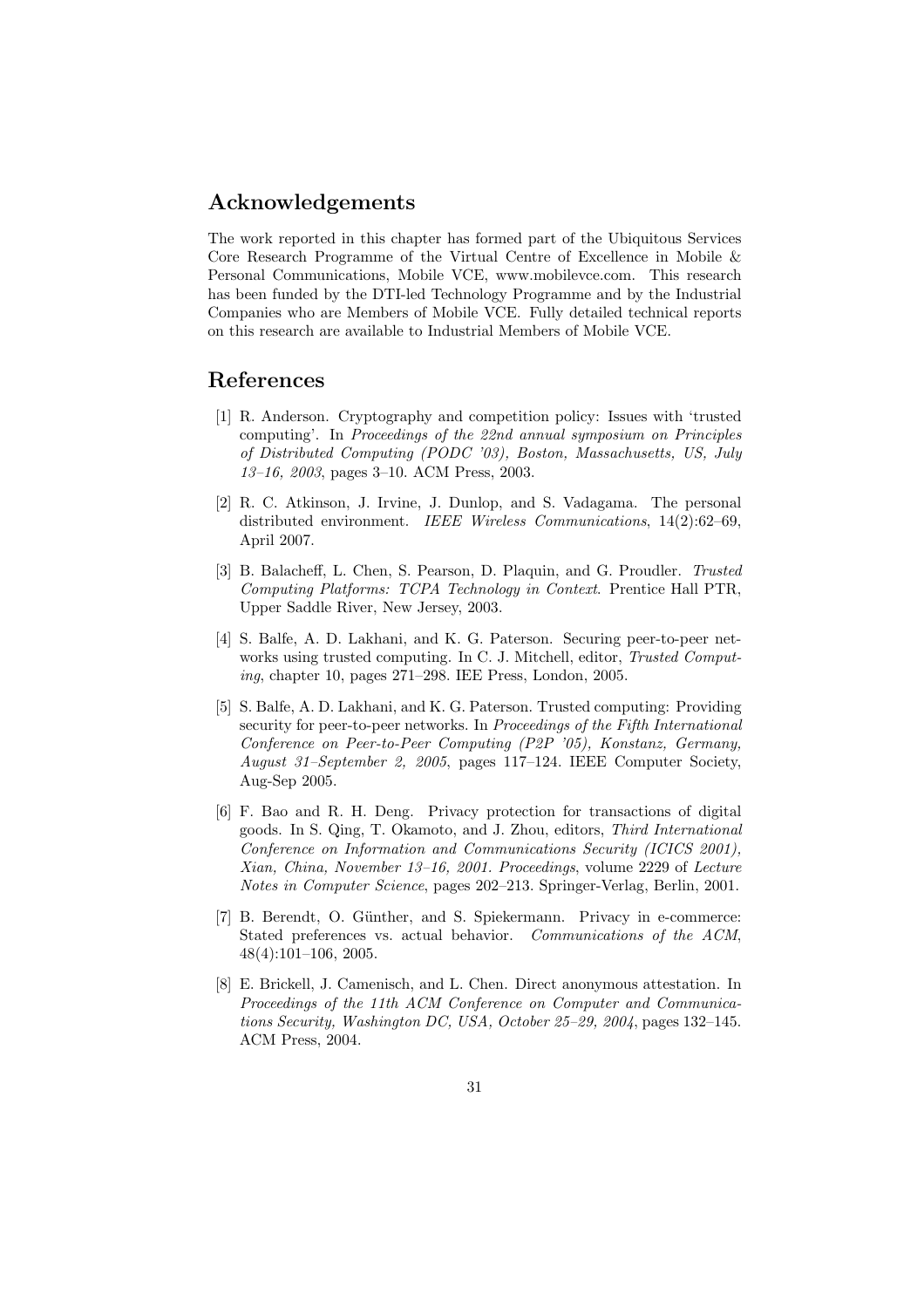- [9] E. Brickell, J. Camenisch, and L. Chen. The DAA scheme in context. In C. J. Mitchell, editor, Trusted Computing, chapter 5, pages 143–174. IEE Press, London, 2005.
- [10] J. Camenisch. Efficient anonymous fingerprinting with group signatures. In T. Okamoto, editor, Advances in Cryptology — ASIACRYPT 2000, 6th International Conference on the Theory and Application of Cryptology and Information Security, Kyoto, Japan, December 3–7, 2000, Proceedings, volume 1976 of Lecture Notes in Computer Science, pages 415–428. Springer-Verlag, 2000.
- [11] J. Camenisch and A. Lysyanskaya. A signature scheme with efficient protocols. In S. Cimato, C. Galdi, and G. Persiano, editors, Third Conference on Security in Communication Networks (SCN 2002), Amalfi, Italy, September 12–13, 2002. Proceedings, volume 2576 of Lecture Notes in Computer Science, pages 268–289. Springer-Verlag, Berlin, 2003.
- [12] D. Chakraborty, A. Joshi, Y. Yesha, and T. Finin. Toward distributed service discovery in pervasive computing environments. IEEE Transactions on Mobile Computing, 5(2):97–112, 2006.
- [13] J.-G. Choi, K. Sakurai, and J.-H. Park. Does it need trusted third party? Design of buyer-seller watermarking protocolwithout trusted third party. In J. Zhou, M. Yung, and Y. Han, editors, First International Conference on Applied Cryptography and Network Security (ACNS 2003), Kunming, China, October 16–19, 2003. Proceedings, volume 2846 of Lecture Notes in Computer Science, pages 265–279. Springer-Verlag, Berlin, 2003.
- [14] I. J. Cox, J. Killian, T. Leighton, and T. Shamoon. Secure spread spectrum watermarking for multimedia. IEEE Transactions on Image Processing, 6(12):1673–1687, 1997.
- [15] J. Dunlop, R. C. Atkinson, J. Irvine, and D. Pearce. A personal distributed environment for future mobile systems. In *Proceedings of 12th IST Mo*bile and Wireless Communications Summit, Aveiro, Portugal, June 15–18,  $2003$ , pages  $705-709$ . Instituto de Telecomunicações, Jun 2003.
- [16] A. Friday, N. Davies, N. Wallbank, E. Catterall, and S. Pink. Supporting service discovery, querying and interaction in ubiquitous computing environments. Wireless Networks, 10(6):631–641, 2004.
- [17] E. M. Gallery and C. J. Mitchell. Trusted mobile platforms. In A. Aldini and R. Gorrieri, editors, Foundations of Security Analysis and Design IV: FOSAD 2006/2007 Tutorial Lectures, volume 4677 of Lecture Notes in Computer Science, pages 282–323. Springer-Verlag, Berlin, 2007.
- [18] E. M. Gallery and A. Tomlinson. Secure delivery of conditional access applications to mobile receivers. In C. J. Mitchell, editor, Trusted Computing, chapter 7, pages 195–237. IEE Press, London, 2005.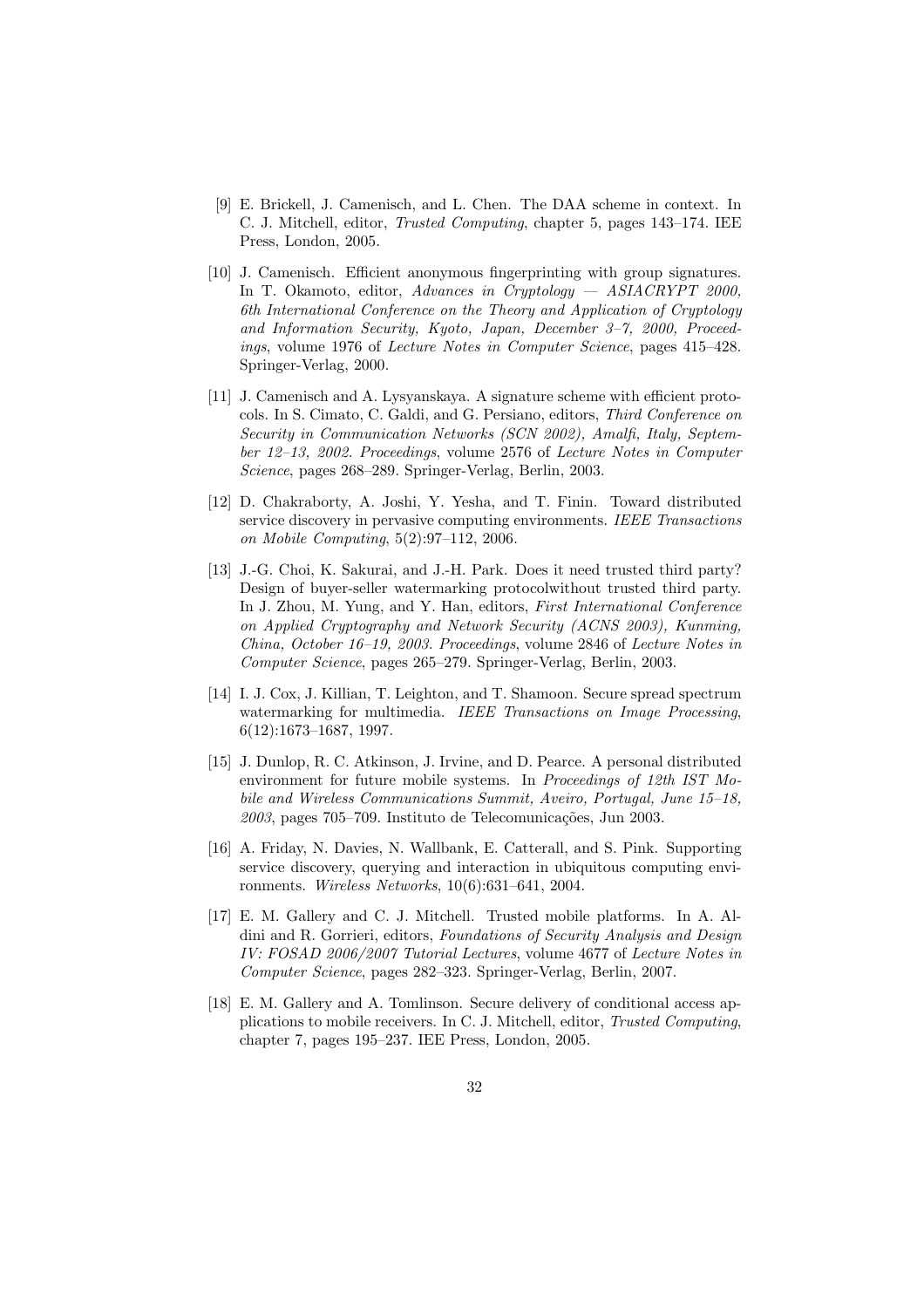- [19] C. Gehrmann, C. J. Mitchell, and K. Nyberg. Manual authentication for wireless devices. Cryptobytes, 7(1):29–37, 2004.
- [20] O. Goldreich, S. Micali, and A. Wigderson. Proofs that yield nothing but their validity or all languages in NP have zero-knowledge proof systems. Journal of the ACM, 38(3):690–728, 1991.
- [21] S. Goldwasser, S. Micali, and C. Rackoff. The knowledge complexity of interactive proof systems. SIAM Journal on Computing, 18(1):186–208, 1989.
- [22] S. K. Goo, J. Irvine, and R. Atkinson. Personal distributed environment securing the dynamic service platforms beyond 3G. In *Proceedings of 4th* International Conference on 3G Mobile Communication Technologies, London, UK, June 25–27, 2003, pages 18–22. IEE Conference Publication 494, 2003.
- [23] S. K. Goo, J. Irvine, J. Dunlop, A. Tomlinson, and S. Schwiderski-Grosche. Security requirements for mobile service provision via a digital marketplace. In Proceedings of 11th European Wireless Conference (EW 2005), Nicosia, Cyprus, April 10–13, 2005, volume 2, pages 573–581, 2005.
- [24] D. Grawrock. The Intel safer computing initiative: building blocks for trusted computing. Intel Press, 2006.
- [25] E. Guttman, C. Perkins, J. Veizades, and M. Day. Service Location Protocol, Version 2. RFC 2608, The Internet Engineering Task Force (IETF), June 1999.
- [26] V. Haldar, D. Chandra, and M. Franz. Semantic remote attestation A virtual machine directed approach to Trusted Computing. In Proceedings of the 3rd USENIX Virtual Machine Research & Technology Symposium (VM '04), San Jose, CA, USA, May 6–7, 2004, pages 29–41. USENIX, May 2004.
- [27] H. S. Ju, H. J. Kim, D. H. Lee, and J. I. Lim. An anonymous buyer-seller watermarking protocol with anonymity control. In P. J. Lee and C. H. Lim, editors, 5th International Conference on Information Security and Cryptology (ICISC 2002), Seoul, Korea, November 28–29, 2002. Proceedings, volume 2587 of Lecture Notes in Computer Science, pages 421–432. Springer-Verlag, Berlin, 2002.
- [28] M. Kinateder and S. Pearson. A privacy-enhanced peer-to-peer reputation system. In K. Bauknecht, A. Min Tjoa, and G. Quirchmayr, editors, E-Commerce and Web Technologies, 4th International Conference, EC-Web, Prague, Czech Republic, September 2–5, 2003, Proceedings, volume 2738 of Lecture Notes in Computer Science, pages 206–216. Springer-Verlag, Berlin, 2003.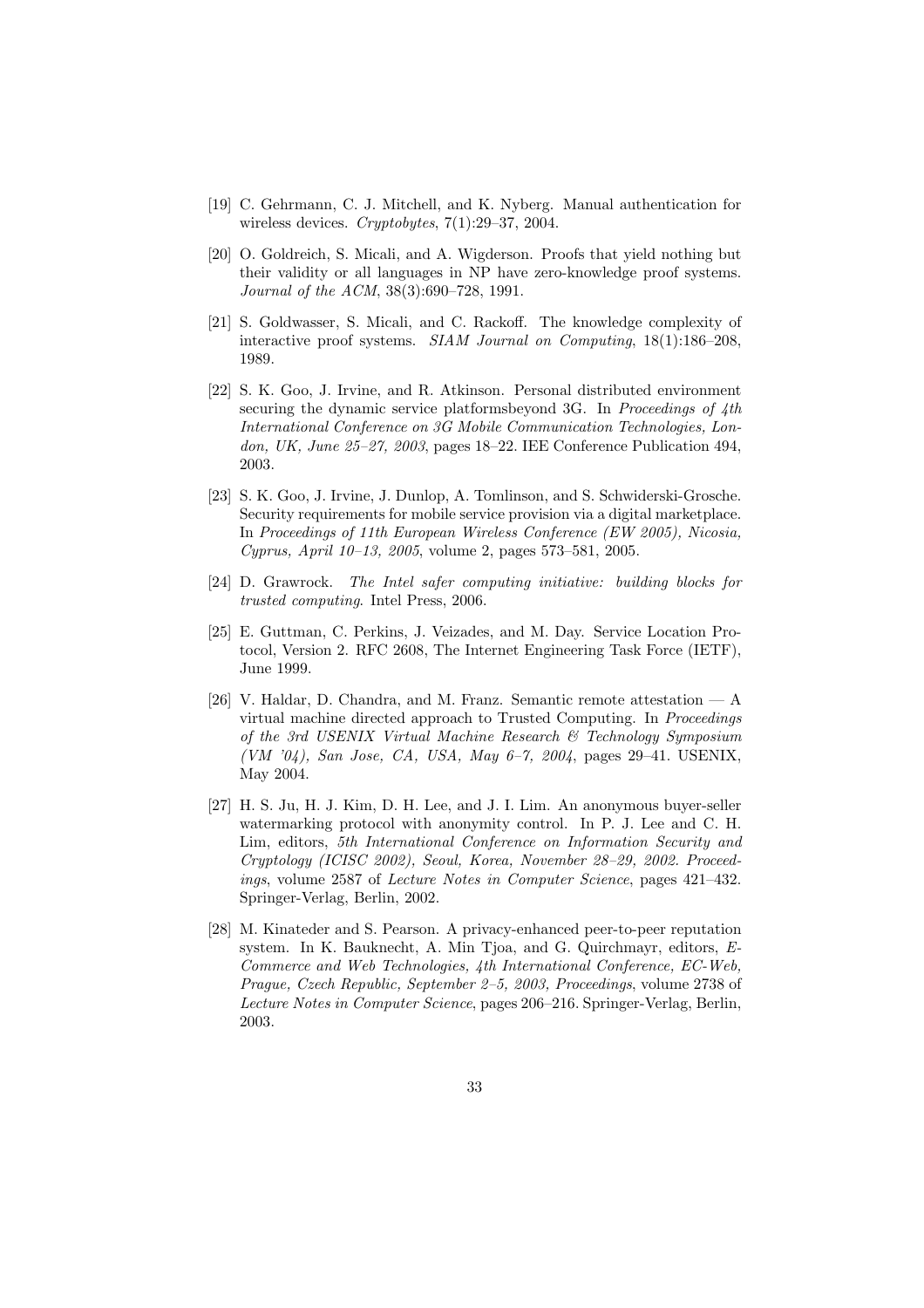- [29] C. Krauß, F. Stumpf, and C. Eckert. Detecting node compromise in hybrid wireless sensor networks using attestation techniques. In F. Stajano, C. Meadows, S. Capkun, and T. Moore, editors, 4th European Workshop on Security and Privacy in Ad-hoc and Sensor Networks (ESAS 2007), Cambridge, UK, July 2–3, 2007. Proceedings, volume 4572 of Lecture Notes in Computer Science, pages 203–217. Springer-Verlag, Berlin, 2007.
- [30] C.-L. Lei, P.-L. Yu, P.-L. Tsai, and M.-H. Chan. An efficient and anonymous buyer-seller watermarking protocol. IEEE Transactions on Image Processing, 13(12):1618–1626, 2004.
- [31] A. Leung and C. J. Mitchell. Ninja: Non identity based, privacy preserving authentication for ubiquitousenvironments. In J. Krumm, G. D. Abowd, A. Seneviratne, and T. Strang, editors, 9th International Conference on Ubiquitous Computing (Ubicomp 2007), Innsbruck, Austria, September 16– 19, 2007. Proceedings, volume 4717 of Lecture Notes in Computer Science, pages 73–90. Springer-Verlag, Berlin, 2007.
- [32] A. Leung and G. S. Poh. An anonymous watermarking scheme for content distribution protection using trusted computing. In Proceedings of the International Conference on Security and Cryptography (SECRYPT 2007), Barcelona, Spain, August 28–31, 2007, pages 319–326. INSTICC Press, 2007.
- [33] J. M. McCune, A. Perrig, A. Seshadri, and L. van Doorn. Turtles all the way down: Research challenges in user-based attestation. In *Proceedings* of the 2nd USENIX Workshop on Hot Topics in Security (HotSec '07), Boston, MA, USA, August 7, 2007, 2007.
- [34] N. Memon and P. W. Wong. A buyer-seller watermarking protocol. IEEE Transactions on Image Processing, 10(4):643–649, 2001.
- [35] C. J. Mitchell, editor. *Trusted Computing*. IEE Press, London, 2005.
- [36] W. Mohr. The wireless world research forum WWRF. Computer Communications, 26(1):2–10, Jan 2003.
- [37] National Institute of Standards and Technology (NIST). Secure Hash Standard. Federal information processing standards publication (FIPS) 180-2, 2002.
- [38] M. Nidd. Service discovery in DEAPspace. IEEE Personal Communications, 8(4):39–45, 2001.
- [39] N. Niebert, A. Schieder, H. Abramowicz, G. Malmgren, J. S. C. Prehofer, and H. Karl. Ambient networks: An architecture for communication beyond 3G. IEEE Wireless Communications, 11(2):14–22, April 2004.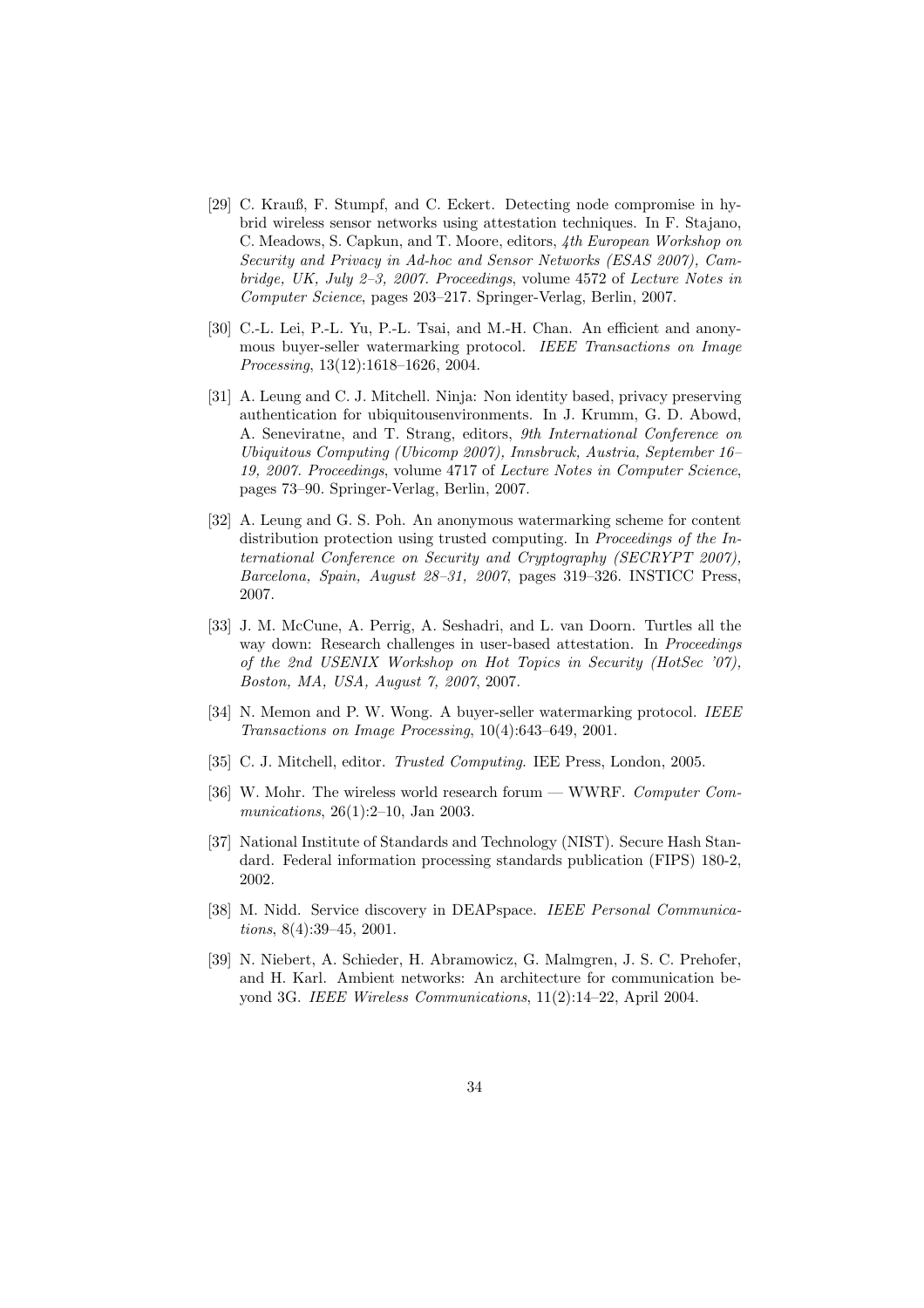- [40] I. G. Niemegeers and S. M. H. de Groot. Research issues in ad-hoc distributed personal networking. Wireless Personal Communications, 26(2– 3):149–167, 2003.
- [41] J. O'Sullivan, D. Edmond, and A. Hofstede. What's in a service? Towards accurate description of non-functional service properties. Distributed and Parallel Databases Journal, 12(2/3):117–133, 2002.
- [42] P. Paillier. Public-key cryptosystems based on composite degree residuosity classes. In J. Stern, editor, EUROCRYPT '99, Prague, Czech Republic, May 2–6, 1999. Proceedings, volume 1592 of Lecture Notes in Computer Science, pages 223–238. Springer-Verlag, Berlin, 1999.
- [43] B. Pfitzmann and M. Schunter. Asymmetric fingerprinting. In U. M. Maurer, editor, EUROCRYPT '96, Zaragoza, Spain, May 12-16, 1996. Proceedings, volume 1070 of Lecture Notes in Computer Science, pages 84–95. Springer-Verlag, Berlin, 1996.
- [44] B. Pfitzmann and M. Waidner. Anonymous fingerprinting. In W. Fumy, editor, EUROCRYPT '97, Konstanz, Germany, May 11–15, 1997. Proceedings, volume 1233 of Lecture Notes in Computer Science, pages 88–102. Springer-Verlag, Berlin, 1997.
- [45] G. J. Proudler. Concepts of trusted computing. In C. J. Mitchell, editor, Trusted Computing, chapter 2, pages 11–27. IEE Press, London, 2005.
- [46] J. Rosenburg, H. Schulzrinne, G. Camarillo, A. Johnston, J. Peterson, R. Sparks, M. Handley, and E. Schooler. SIP: Session initiation protocol. RFC 3261, Internet Engineering Task Force, Jun 2002.
- [47] A.-R. Sadeghi and C. Stüble. Property-based attestation for computing platforms: Caring about properties, not mechanisms. In Proceedings of the 2004 Workshop on New Security Paradigms (NSPW '04), Nova Scotia, Canada, September 20–23, 2004, pages 67–77. ACM Press, 2004.
- [48] Salutation Consortium. Salutation Architecture Specification, June 1999. http://www.salutation.org/.
- [49] S. E. Schechter, R. A. Greenstadt, and M. D. Smith. Trusted computing, peer-to-peer distribution, and the economics of pirated entertainment. In Proceedings of The Second Annual Workshop on Economics and Information Security, 2003. College Park, Maryland, May 29–30, 2003.
- [50] S. Schwiderski-Grosche, A. Tomlinson, and D. B. Pearce. Towards the secure initialisation of a personal distributed environment. Technical Report RHUL–MA–2005–9, Mathematics Department, Royal Holloway, University of London, July 2005.